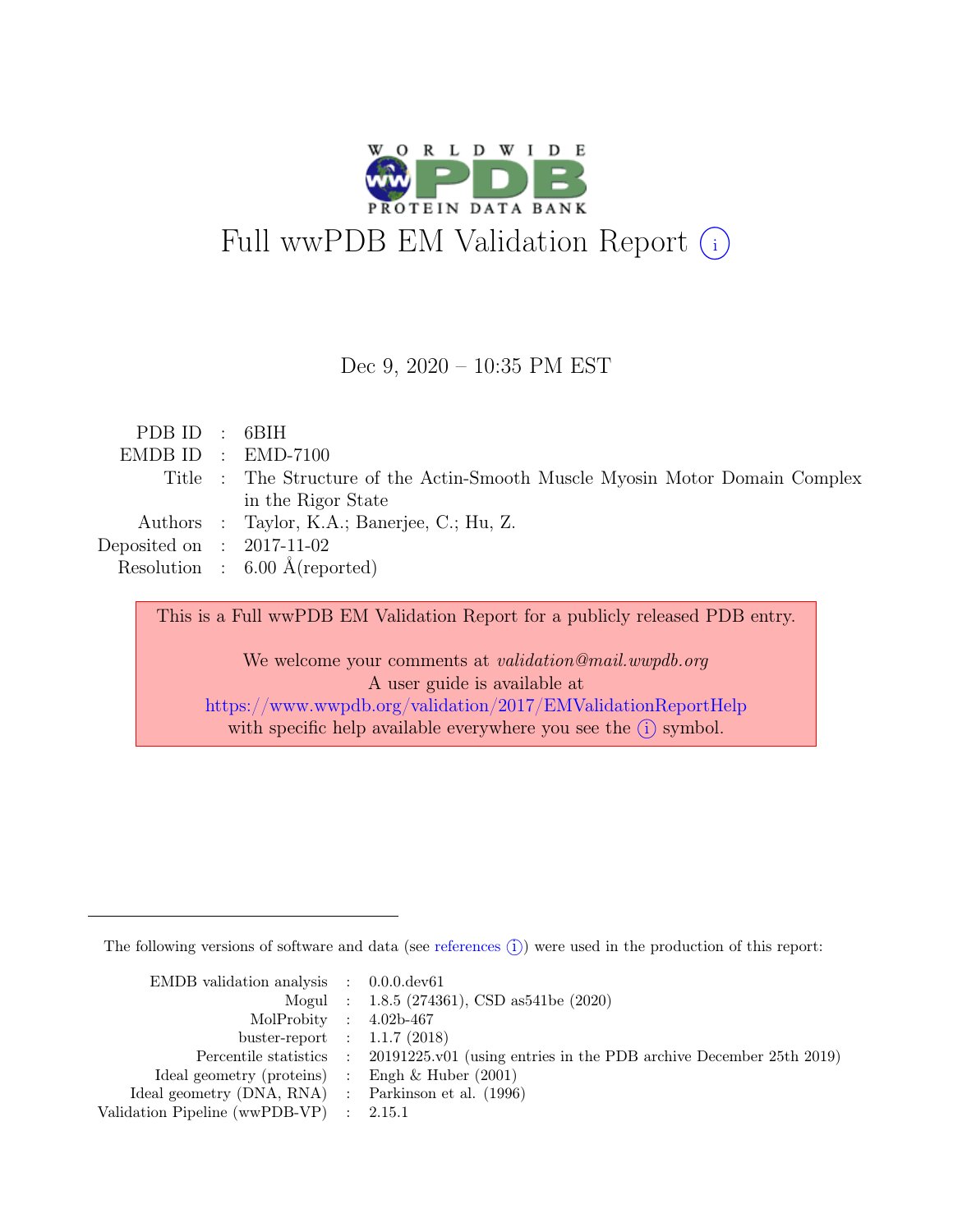## 1 Overall quality at a glance  $(i)$

The following experimental techniques were used to determine the structure: ELECTRON MICROSCOPY

The reported resolution of this entry is 6.00 Å.

Percentile scores (ranging between 0-100) for global validation metrics of the entry are shown in the following graphic. The table shows the number of entries on which the scores are based.



| Metric.               | Whole archive<br>$(\#Entries)$ | <b>EM</b> structures<br>$(\#Entries)$ |
|-----------------------|--------------------------------|---------------------------------------|
| Clashscore            | 158937                         | .297                                  |
| Ramachandran outliers | 154571                         | 4023                                  |
| Sidechain outliers    | 154315                         | 3826                                  |

The table below summarises the geometric issues observed across the polymeric chains and their fit to the map. The red, orange, yellow and green segments of the bar indicate the fraction of residues that contain outliers for  $\geq$ =3, 2, 1 and 0 types of geometric quality criteria respectively. A grey segment represents the fraction of residues that are not modelled. The numeric value for each fraction is indicated below the corresponding segment, with a dot representing fractions  $\epsilon = 5\%$ The upper red bar (where present) indicates the fraction of residues that have poor fit to the EM map (all-atom inclusion  $\langle 40\% \rangle$ ). The numeric value is given above the bar.

| ${\rm Chain}$ | Length | Quality of chain |                     |  |  |
|---------------|--------|------------------|---------------------|--|--|
|               |        | 54%              |                     |  |  |
|               | 798    | 85%              | 5%<br>9%            |  |  |
|               |        | 59%              |                     |  |  |
|               | 277    | 91%              | 7%<br>$\cdot \cdot$ |  |  |

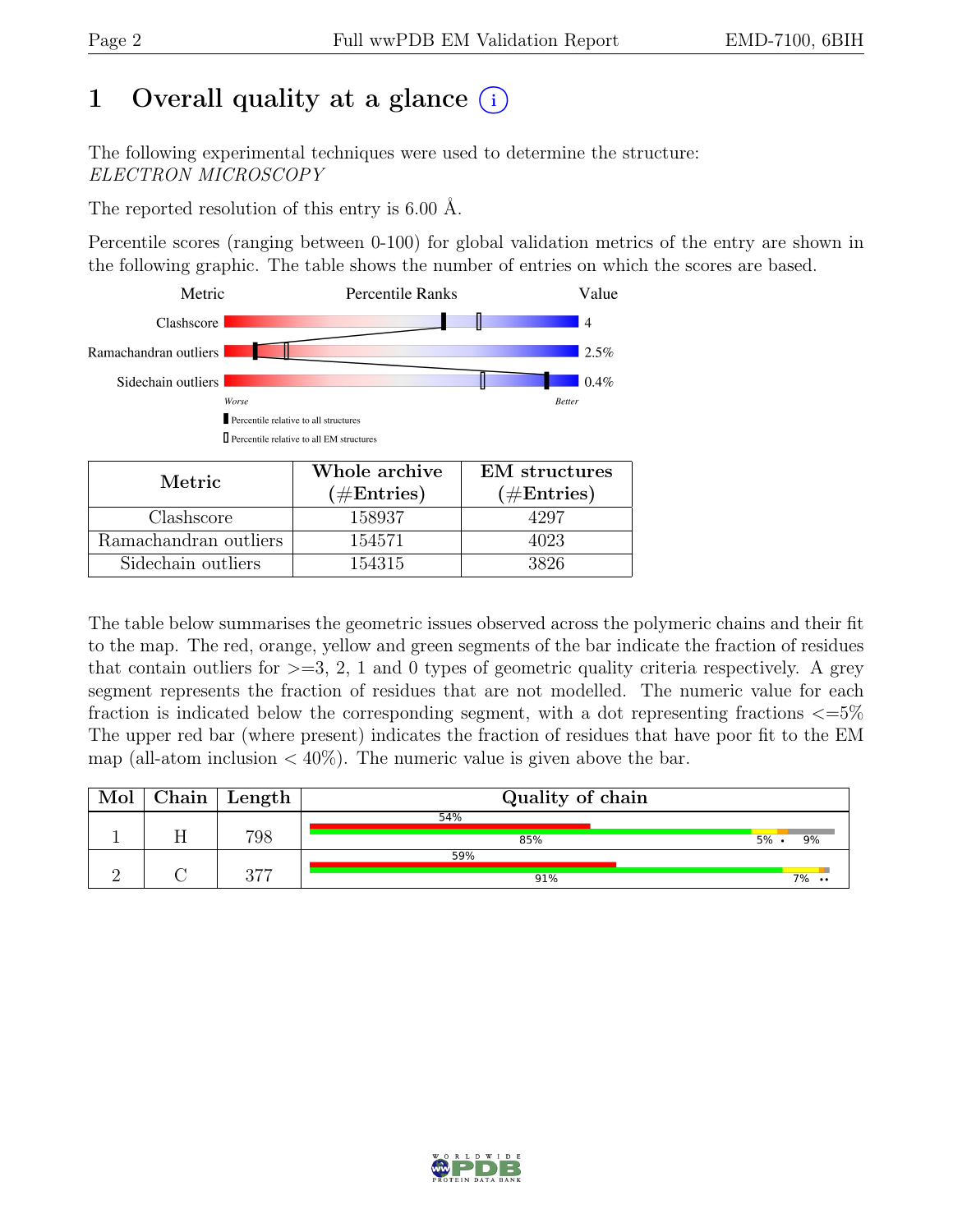## 2 Entry composition  $(i)$

There are 4 unique types of molecules in this entry. The entry contains 17605 atoms, of which 8773 are hydrogens and 0 are deuteriums.

In the tables below, the AltConf column contains the number of residues with at least one atom in alternate conformation and the Trace column contains the number of residues modelled with at most 2 atoms.

• Molecule 1 is a protein called Myosin-11.

| Mol | ${\rm Chain}$ | Residues | Atoms         |      |      |      | AltConf | Trace |  |  |
|-----|---------------|----------|---------------|------|------|------|---------|-------|--|--|
|     | 11            | 729      | Total<br>1758 | 3739 | 5887 | .005 | 1098    | 29    |  |  |

There are 8 discrepancies between the modelled and reference sequences:

| Chain | Residue | Modelled   | Actual | Comment        | Reference         |
|-------|---------|------------|--------|----------------|-------------------|
| Η     | 791     | ASP        |        | expression tag | <b>UNP P10587</b> |
| H     | 792     | <b>TYR</b> |        | expression tag | <b>UNP P10587</b> |
| H     | 793     | <b>LYS</b> |        | expression tag | <b>UNP P10587</b> |
| H     | 794     | ASP        |        | expression tag | <b>UNP P10587</b> |
| H     | 795     | ASP        |        | expression tag | <b>UNP P10587</b> |
| H     | 796     | <b>ASP</b> |        | expression tag | <b>UNP P10587</b> |
| H     | 797     | <b>ASP</b> |        | expression tag | <b>UNP P10587</b> |
| Η     | 798     | <b>LYS</b> |        | expression tag | <b>UNP P10587</b> |

• Molecule 2 is a protein called Actin, alpha skeletal muscle.

| Mol | $\vert$ Chain $\vert$ Residues | Atoms         |      |      |     | $\text{AltConf}$ Trace |     |  |  |
|-----|--------------------------------|---------------|------|------|-----|------------------------|-----|--|--|
|     | 375                            | Total<br>5819 | 1854 | 2886 | 493 | 565                    | -21 |  |  |

• Molecule 3 is ADENOSINE-5'-DIPHOSPHATE (three-letter code: ADP) (formula:  $C_{10}H_{15}N_5O_{10}P_2$ .

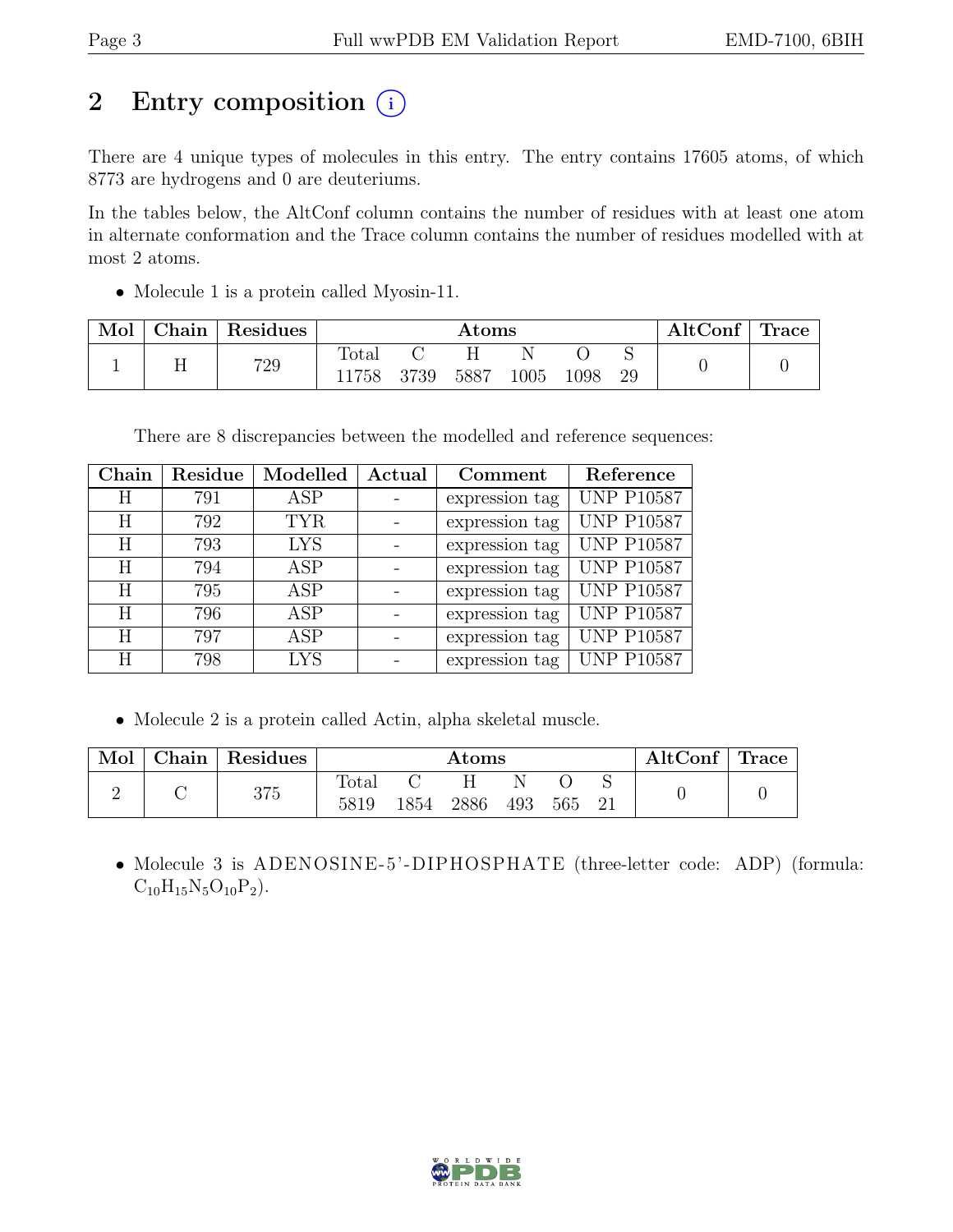

|  | Mol   Chain   Residues | $\rm{Atoms}$ |    |              | AltConf |  |  |
|--|------------------------|--------------|----|--------------|---------|--|--|
|  |                        | Total C N    |    |              |         |  |  |
|  |                        |              | 10 | $\mathbf{h}$ | 10      |  |  |

• Molecule 4 is MAGNESIUM ION (three-letter code: MG) (formula: Mg).

|  | $Mol$   Chain   Residues | <b>Atoms</b> | AltConf |
|--|--------------------------|--------------|---------|
|  |                          | Total<br>Mg  |         |

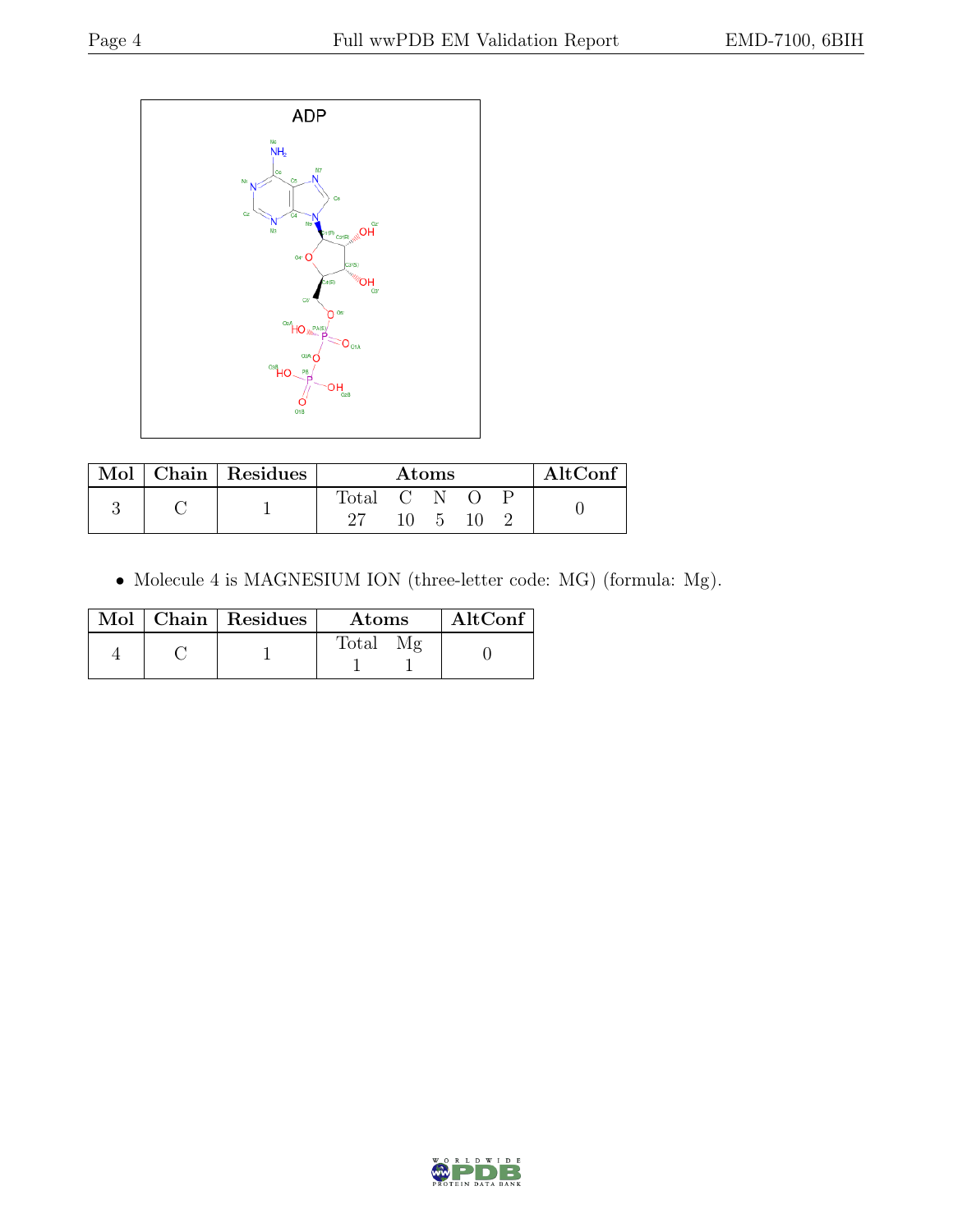## <span id="page-4-0"></span>3 Residue-property plots  $(i)$

These plots are drawn for all protein, RNA, DNA and oligosaccharide chains in the entry. The first graphic for a chain summarises the proportions of the various outlier classes displayed in the second graphic. The second graphic shows the sequence view annotated by issues in geometry and atom inclusion in map density. Residues are color-coded according to the number of geometric quality criteria for which they contain at least one outlier: green  $= 0$ , yellow  $= 1$ , orange  $= 2$ and red = 3 or more. A red diamond above a residue indicates a poor fit to the EM map for this residue (all-atom inclusion  $\langle 40\% \rangle$ ). Stretches of 2 or more consecutive residues without any outlier are shown as a green connector. Residues present in the sample, but not in the model, are shown in grey.

- 54% Chain H: 85%  $5\%$  . 9% ◆ ◆ ◆ ◆ ◆ ◆ ◆ ◆ ◆ ◆ ◆ ◆ ◆ ◆ ◆ ◆ ◆ ◆ ◆ ◆ ◆ ◆ ◆ ◆ ◆ ◆ ◆ ◆ ◆ ◆ ◆ ◆ ◆ ◆ ◆ ◆ ◆ ◆ ◆ ◆ ◆ ◆ ◆ ◆ ◆ ◆ ◆ ◆  $\mathbb{E}$  s F14  $L_{24}$  $\mathbb{E}^{3}$ <mark>B</mark>ede as S F44 G54  $\frac{1}{2}$ K11 F12 L13 V15 D16 K17 N18 F19  $\frac{8}{2}$ N21  $\frac{22}{2}$ ន្ត្ A25 a<br>8  $\overline{127}$ D28 W29  $\frac{8}{20}$ A31 K32 K33 H42 G43 E45 A46 I49 K50 E51  $\mathbb{E}^{\mathbb{Z}}$ K53 D55 E56 V57 T58 V59 E60 L61 ឌ. E 2 2 2 2 2<br>2 2 3 2 3 ◆ ◆ ◆ ◆ ◆ ◆ ◆ ◆ ◆ ◆ ◆ ◆ ◆ ◆ ◆ ◆ ◆ ◆ ◆ ◆ ◆ ◆ ◆ ◆ ◆ ◆ ◆ ◆ ◆ ◆ ◆ ◆ ◆ ◆ ◆ ◆ ◆ ◆ ◆ ◆ ◆ ◆ ◆ V100 L101 L104 R105 I113 Y114 T115 Y116 S117  $\frac{18}{118}$  $\frac{1}{2}$ F120 C121 V122 V123 I124 K128 q<br>129 L130 P131 I132 Y133 ន<br>ទ E63 N64 G65 K66 K67 V68 T69 L70 S71 K72 D73 D74 I75 م<br>ح <u>גד</u> P80  $P<sub>81</sub>$ K82 F83 S84 K85 V86 E87 D88 89<br>M  $\frac{8}{4}$ E91  $\frac{8}{2}$ L95 N96 E97 ◆ ◆ ◆ ◆ ◆ ◆ ◆ ◆ ◆ ◆ ◆ ◆ ◆ ◆ ◆ ◆ ◆ ◆ ◆ ◆ ◆ ◆ ◆ ◆ ◆ ◆ ◆ ◆ ◆ ◆ ◆ S134 E135 K136 I137 I138 K142 G143 K144 K145 R146 P150 H152 I153 I156 A157 A160 Q166 D167 R168 E169 L174 C175 T176  $G177$ E178 S179 K183 T184 E185 N186 T187 K188 K189 V190 L194 A198 S199 Y141 P151 I191 SER HIS LYS GLY LYS LYS ASP THR SER  $E_{\rm L}$ THR ◆ ◆ ◆ ◆ ◆ ◆ ◆ ◆ ◆ ◆ ◆ ◆ ◆ ◆ ◆ ◆ ◆ ◆ ◆ ◆ ◆ ◆ ◆ ◆ ◆ ◆ ◆ ◆ ◆ ◆ ◆ ◆ ◆ ◆ ◆ ◆ G218 E219 L220 E221 K222 Q223 L224 L225 Q226 A227 N228 P229 I230 F234 G235 K238 T239 V240 K241 F248 G249 K250 R253 I254 V258  $\frac{259}{2}$ I262 A265 N266 I267 E268 T269 Y270 L271 L272 E273 K274 S275 R276 A277 Q280 A281 K282 D283 E284 E SE SER E SE ◆ ◆ ◆ ◆ ◆ ◆ ◆ ◆ ◆ ◆ ◆ ◆ ◆ ◆ ◆ ◆ ◆ ◆ ◆ ◆ ◆ ◆ ◆ ◆ ◆ ◆ ◆ ◆ ◆ ◆ R285 T286 F287  $F290$ Y291 S298  $\frac{8}{2}$ L305 L306 L307 Y313  $\frac{15}{2}$ S317 N318 G319  $\frac{20}{2}$ V321 P322 I323 P324 A325  $\frac{26}{2}$ M331 T335 A338 M342 G343 F344 T345 E346 S351 I352  $\frac{25}{2}$ R354 L362 F367 K368  $\frac{69}{25}$ E370 R371 N372 T373 D374 Q375 A376  $\frac{377}{2}$ M378 ◆ ◆ ◆ ◆ ◆ ◆ ◆ ◆ ◆ ◆ ◆ ◆ ◆ ◆ ◆ ◆ ◆ ◆ ◆ ◆ ◆ ◆ ◆ ◆ ◆ ◆ ◆ ◆ ◆ ◆ ◆ ◆ ◆ ◆ ◆ ◆ ◆ ◆ ◆ ◆ ◆ N381 K386 V387  $\frac{80}{2}$ M391 F398 S401 I402 L403 T404 P405 R406 I407 K408 V409 G410 R411 D412 V413 V414 Q415 K416 A417 Q418 T419 K420 E421 Q422 A423 D424 I427 A431 K434 F435 L438 F439 R440 L443 N447 L450 D451 K452 T453 K454 R455  $\frac{66}{2456}$ G457 A458 S459 ◆ ◆ ◆ ◆ ◆ ◆ ◆ ◆ ◆ ◆ ◆ ◆ ◆ ◆ ◆ ◆ ◆ ◆ ◆ ◆ ◆ ◆ ◆ ◆ ◆ ◆ ◆ ◆ ◆ ◆ ◆ ◆ ◆ ◆ ◆ ◆ ◆ ◆ ◆ ◆ ◆ ◆ ◆ ◆ ◆ F460 L464 D465 I466 A467 G468 F469 E470 F472 E473 I474 F477 E478 Q479 L480 I482 N483 Y484 T485 N486 E487 K488 L489 L492 F493 L500 Q502 E503 E504 Y505 Q506 R507 W512 N513 F514 I515 D516 F517 G518 Q522 P523 C524 I525 I528 E529  $\frac{80}{20}$ L461 I471 C481 E501 E511 L521 P531 ◆ ◆ ◆ ◆ ◆ ◆ ◆ ◆ ◆ ◆ ◆ ◆ ◆ ◆ ◆ ◆ ◆ ◆ ◆ ◆ ◆ ◆ ◆ ◆ ◆ ◆ ◆ ◆ ◆ ◆ ◆ ◆ ◆ ◆ ◆ ◆ ◆ ◆ ◆ ◆ ◆ ◆ ◆ ◆ ◆ ◆ ◆ ◆ ◆ ◆ T532 N533 P534 P535 G536 V537 L538 A539 L540 L541 D542 E543 E544 C545 P548 K549 A550 T551 D552 T553 S554 F555 V556 E557 K558 L559 I560 Q561 E562 Q563 G564 N565 H566 A567 K568 F569 Q570 K571 S572 K573 Q574 L575 K576 D577 K578 T579 E580 F581 C582 I583 L584 H585 Y586 A587 G588 K589 V590 T591 Y592 ◆ ◆ ◆ ◆ ◆ ◆ ◆ ◆ ◆ ◆ ◆ ◆ ◆ ◆ ◆ ◆ ◆ ◆ ◆ ◆ ◆ ◆ ◆ ◆ N593 A594 S595 A596 W597 L598 T599 K600 N601<br>M602 D603 P604 L605 N606<br>D608<br>V609<br>N614<br>N614  $\frac{15}{10}$ S616 S617 D618 K619 F620 D623 K626 D627 V628 ARG ILE VAL GLY LEU ASP GLN ET THREE BREE BREE BREE SER  $\frac{1}{2}$
- Molecule 1: Myosin-11

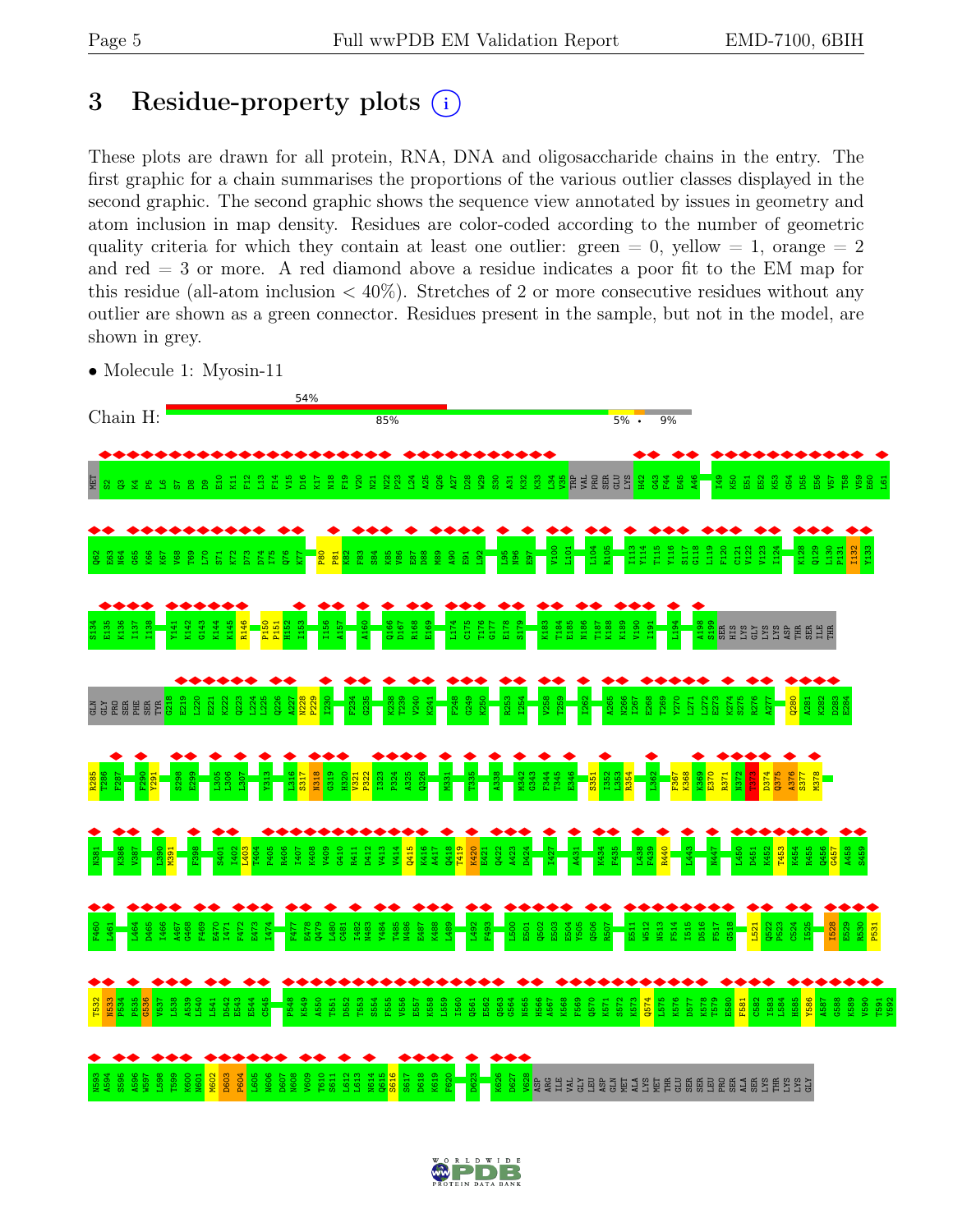

#### E G B B B B B B B S

• Molecule 2: Actin, alpha skeletal muscle



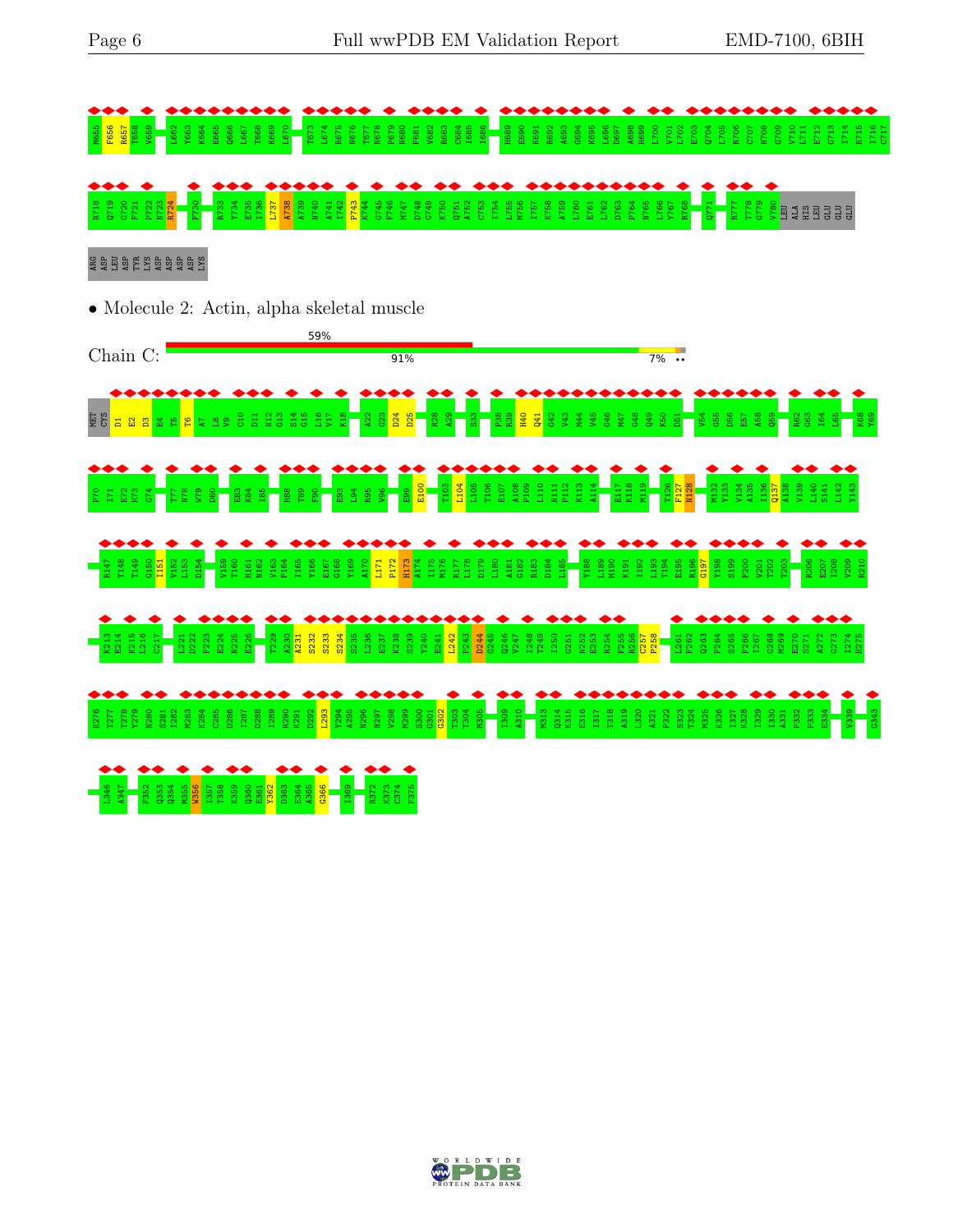# 4 Experimental information  $\bigcirc$

| Property                           | Value                                      | <b>Source</b>                  |
|------------------------------------|--------------------------------------------|--------------------------------|
| EM reconstruction method           | <b>HELICAL</b>                             | Depositor                      |
| Imposed symmetry                   | HELICAL,<br>twist= $-166.779310^{\circ}$ , | Depositor                      |
|                                    | rise=28.186850 Å, axial sym=C1             |                                |
| Number of segments used            | 85000                                      | Depositor                      |
| Resolution determination method    | FSC 0.143 CUT-OFF                          | Depositor                      |
| CTF correction method              | PHASE FLIPPING ONLY                        | Depositor                      |
| Microscope                         | FEI TITAN KRIOS                            | Depositor                      |
| Voltage (kV)                       | 300                                        | Depositor                      |
| Electron dose $(e^-/\text{\AA}^2)$ | 60                                         | Depositor                      |
| Minimum defocus (nm)               | 2200                                       | Depositor                      |
| Maximum defocus (nm)               | 5000                                       | Depositor                      |
| Magnification                      | Not provided                               |                                |
| Image detector                     | DIRECT ELECTRON DE-20 (5k x 3k)            | Depositor                      |
| Maximum map value                  | 0.050                                      | Depositor                      |
| Minimum map value                  | $-0.029$                                   | Depositor                      |
| Average map value                  | 0.000                                      | $\overline{\text{De}}$ positor |
| Map value standard deviation       | 0.006                                      | Depositor                      |
| Recommended contour level          | 0.016                                      | Depositor                      |
| Map size $(A)$                     | 252.4416, 252.4416, 252.4416               | wwPDB                          |
| Map dimensions                     | 256, 256, 256                              | wwPDB                          |
| Map angles $(°)$                   | $\overline{90.0}$ , 90.0, 90.0             | wwPDB                          |
| Pixel spacing $(A)$                | 0.9861, 0.9861, 0.9861                     | Depositor                      |

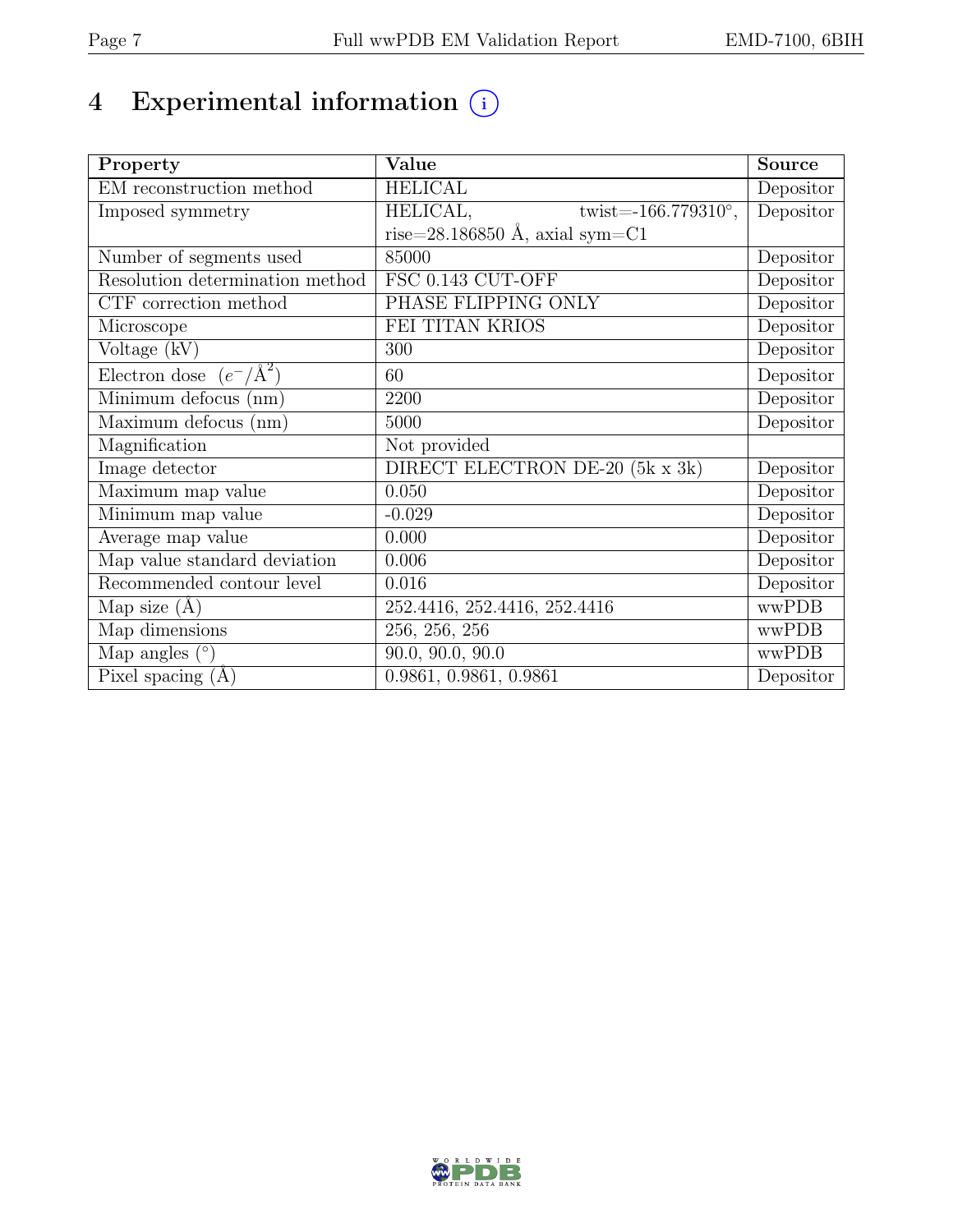## 5 Model quality  $(i)$

## 5.1 Standard geometry  $(i)$

Bond lengths and bond angles in the following residue types are not validated in this section: MG, ADP

The Z score for a bond length (or angle) is the number of standard deviations the observed value is removed from the expected value. A bond length (or angle) with  $|Z| > 5$  is considered an outlier worth inspection. RMSZ is the root-mean-square of all Z scores of the bond lengths (or angles).

| Mol | Chain |      | Bond lengths    | Bond angles |                      |  |
|-----|-------|------|-----------------|-------------|----------------------|--|
|     |       | RMSZ | $\# Z  > 5$     | RMSZ        | $\# Z  > 5$          |  |
|     |       | 0.82 | $2/5979(0.0\%)$ | 0.67        | $4/8058$ $(0.0\%)$   |  |
|     |       | 0.68 | 0/2995          | 0.43        | 0/4055               |  |
| All | All   | 0.78 | $2/8974(0.0\%)$ | 0.60        | $(0.0\%)$<br>4/12113 |  |

Chiral center outliers are detected by calculating the chiral volume of a chiral center and verifying if the center is modelled as a planar moiety or with the opposite hand.A planarity outlier is detected by checking planarity of atoms in a peptide group, atoms in a mainchain group or atoms of a sidechain that are expected to be planar.

|  | $\begin{array}{ c c c }\hline \text{Mol} & \text{Chain} & \#\text{Chirality outliers} & \#\text{Planarity outliers} \end{array}$ |
|--|----------------------------------------------------------------------------------------------------------------------------------|
|  |                                                                                                                                  |

All (2) bond length outliers are listed below:

| $^{\circ}$ Mol $^{-}$ |     |     | $\vert$ Chain $\vert$ Res $\vert$ Type $\vert$ Atoms |          | Observed( $\AA$ )   Ideal( $\AA$ ) |      |
|-----------------------|-----|-----|------------------------------------------------------|----------|------------------------------------|------|
|                       | 528 | ILE | $C-N$                                                | $-14.23$ |                                    | 1.34 |
|                       | 536 | GLY | $C-N$                                                | $-9.18$  |                                    | 1.34 |

All (4) bond angle outliers are listed below:

| Mol | Chain | $\operatorname{Res}$ | Type       | Atoms         |         | Observed $(°)$ | Ideal <sup>(o)</sup> |
|-----|-------|----------------------|------------|---------------|---------|----------------|----------------------|
|     |       | 375                  | <b>GLN</b> | $N-CA-C$      | $-7.73$ | 90.12          | 111.00               |
|     |       | 285                  | ARG        | NE-CZ-NH1     | 7.14    | 123.87         | 120.30               |
|     |       | 373                  | <b>THR</b> | N-CA-C        | $-7.04$ | 91.99          | 111.00               |
|     |       | 440                  | ABC        | $NE- CZ- NH2$ | -5.67   | 117.46         | 120.30               |

There are no chirality outliers.

All (2) planarity outliers are listed below:

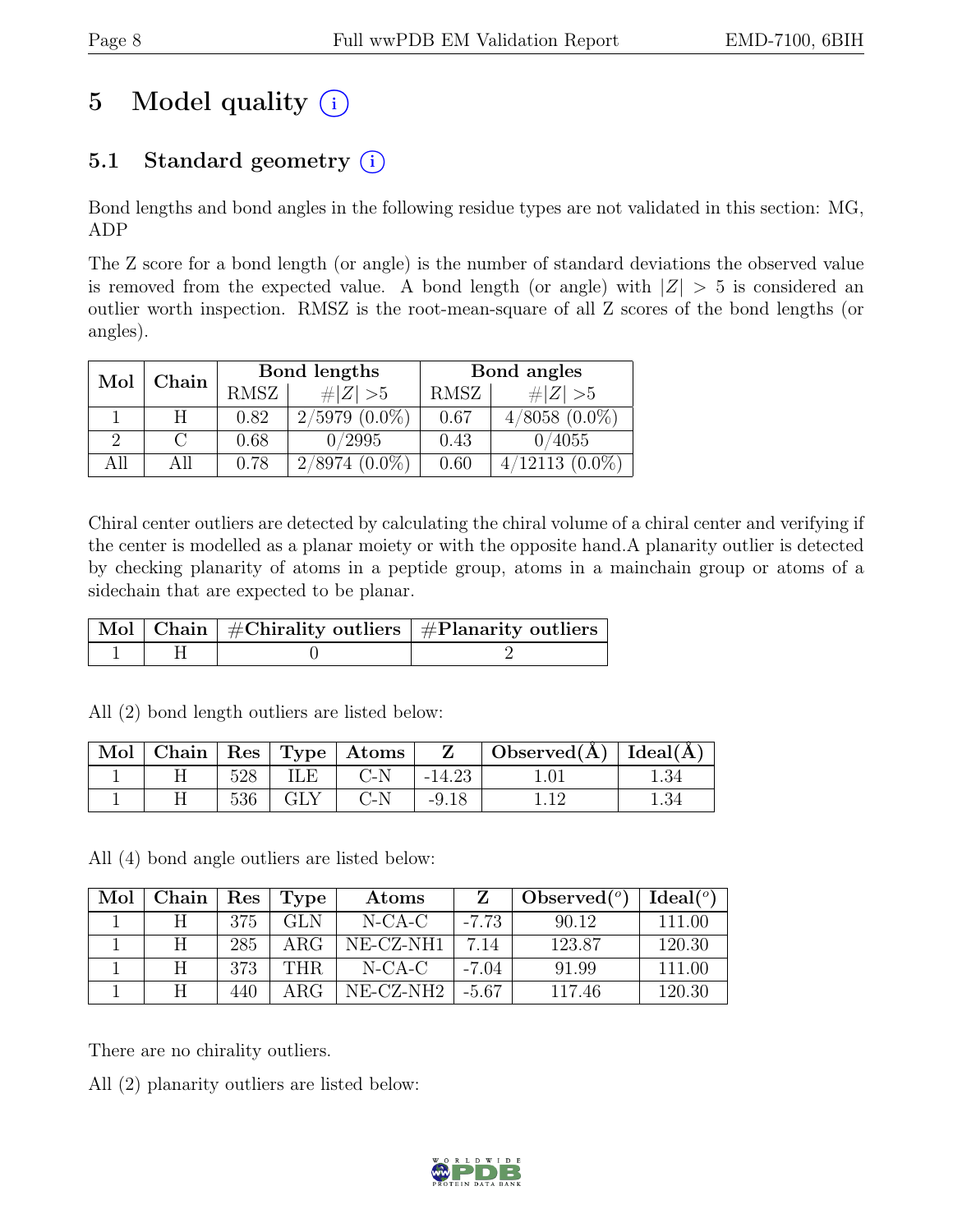| Mol | Chain |     | Res   Type | Group     |
|-----|-------|-----|------------|-----------|
|     |       | 528 | IL F       | Mainchain |
|     |       | 536 | GLY        | Mainchain |

### 5.2 Too-close contacts  $(i)$

In the following table, the Non-H and H(model) columns list the number of non-hydrogen atoms and hydrogen atoms in the chain respectively. The H(added) column lists the number of hydrogen atoms added and optimized by MolProbity. The Clashes column lists the number of clashes within the asymmetric unit, whereas Symm-Clashes lists symmetry-related clashes.

| Mol |      | $\mid$ Chain $\mid$ Non-H $\mid$ H(model) | H(added)   | Clashes   Symm-Clashes |
|-----|------|-------------------------------------------|------------|------------------------|
|     | 5871 | 5887                                      | 5876       |                        |
|     | 2933 | 2886                                      | 2893       |                        |
|     |      |                                           |            |                        |
|     |      |                                           |            |                        |
|     | 8832 | 3773                                      | $^{078}$ 1 |                        |

The all-atom clashscore is defined as the number of clashes found per 1000 atoms (including hydrogen atoms). The all-atom clashscore for this structure is 4.

All (79) close contacts within the same asymmetric unit are listed below, sorted by their clash magnitude.

| Atom-1              | Atom-2              | Interatomic    | Clash         |
|---------------------|---------------------|----------------|---------------|
|                     |                     | distance $(A)$ | overlap $(A)$ |
| $1:$ H:367:PHE:CD2  | 1: H: 376: ALA: HB1 | 1.60           | 1.35          |
| 1:H:368:LYS:HE2     | 1:H:378:MET:CA      | 1.51           | 1.30          |
| 1:H:368:LYS:HE2     | 1:H:378:MET:N       | 1.19           | 1.23          |
| 1:H:368:LYS:CE      | 1:H:378:MET:N       | 2.04           | 1.13          |
| 1:H:367:PHE:CD2     | 1:H:376:ALA:CB      | 2.39           | 1.06          |
| 1:H:374:ASP:CG      | 1: H: 376: ALA: HA  | 1.74           | 1.05          |
| 1: H: 374: ASP: CB  | 1:H:420:LYS:HB3     | 1.87           | 1.03          |
| 1: H:374: ASP: CG   | 1:H:376:ALA:CA      | 2.30           | 1.00          |
| 1:H:374:ASP:HB3     | 1:H:420:LYS:CB      | 1.90           | 1.00          |
| 1:H:368:LYS:HE3     | $1:$ H:377:SER:OG   | 1.57           | 0.99          |
| 1: H: 374: ASP: OD1 | 1:H:376:ALA:N       | 2.03           | 0.91          |
| 1:H:373:THR:OG1     | $1:$ H:419:THR:HG21 | 1.51           | 0.87          |
| 1: H: 374: ASP: OD2 | 1:H:376:ALA:HA      | 1.72           | 0.87          |
| 1:H:374:ASP:HB3     | 1:H:420:LYS:HB3     | 0.94           | 0.86          |
| 1: H:373: THR: HG1  | $1:$ H:419:THR:HG21 | 1.38           | 0.85          |
| 1:H:374:ASP:O       | 1:H:419:THR:HA      | 1.80           | 0.82          |
| 1:H:368:LYS:CE      | 1:H:377:SER:OG      | 2.19           | 0.81          |
| 1: H: 374: ASP: CG  | 1:H:376:ALA:N       | 2.35           | 0.79          |

Continued on next page...

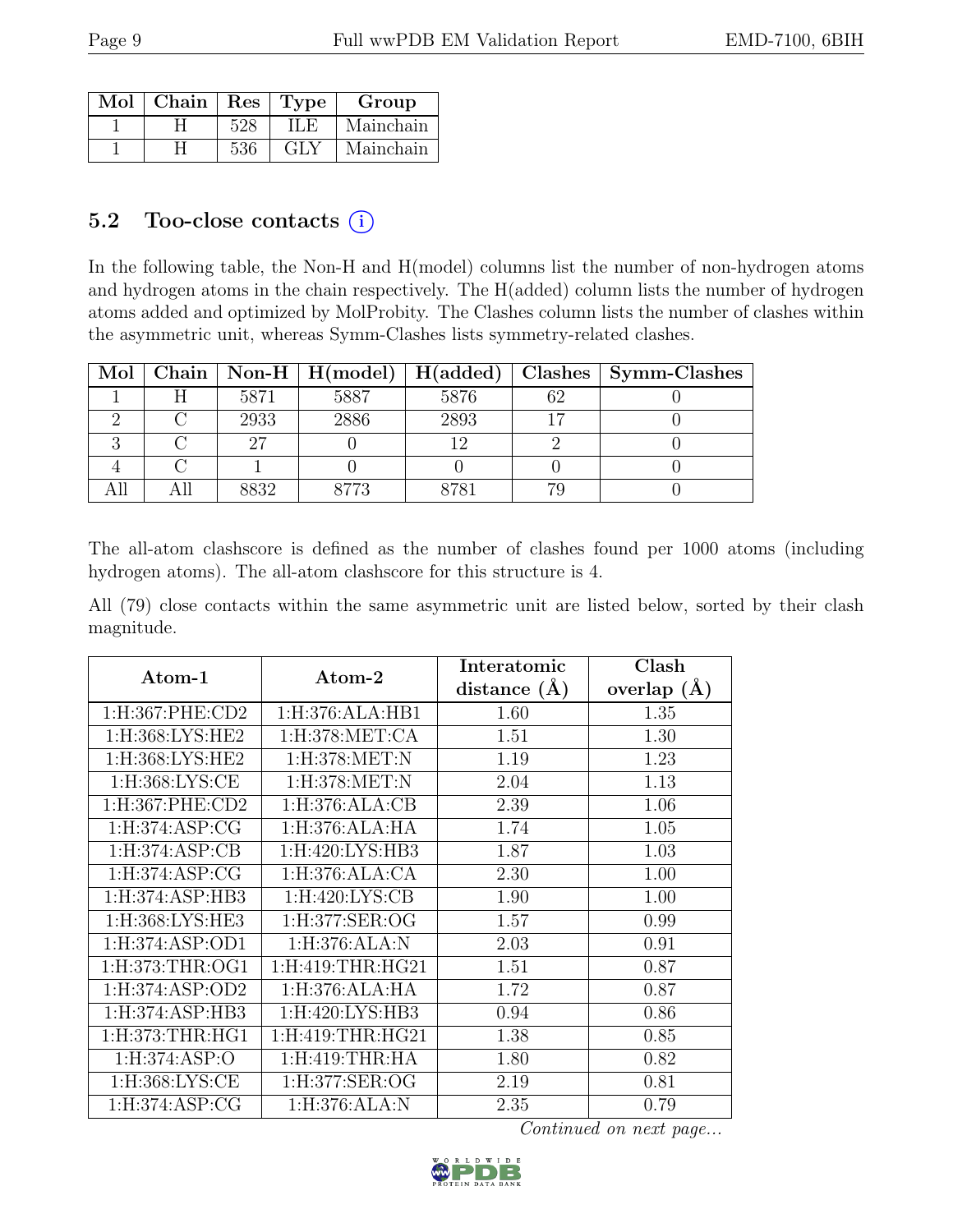| Continuatu from pretious page |                             | Interatomic    | Clash         |
|-------------------------------|-----------------------------|----------------|---------------|
| Atom-1                        | Atom-2                      | distance $(A)$ | overlap $(A)$ |
| 1:H:367:PHE:HD2               | 1:H:376:ALA:HB1             | 1.00           | 0.78          |
| $1:$ H:367:PHE:HE2            | 1:H:403:LEU:CD2             | 2.00           | 0.74          |
| 1:H:374:ASP:CG                | 1:H:376:ALA:H               | 1.92           | 0.72          |
| 1: H: 374: ASP: OD2           | 1:H:376:ALA:CA              | 2.38           | 0.71          |
| 1:H:374:ASP:O                 | $1:$ H:419:THR:CA           | 2.43           | 0.65          |
| 1:H:375:GLN:O                 | 1:H:376:ALA:HB3             | 1.96           | 0.65          |
| 1:H:375:GLN:O                 | 1: H: 376: ALA: CB          | 2.46           | 0.64          |
| 1:H:367:PHE:HE2               | 1:H:403:LEU:HD23            | 1.62           | 0.64          |
| 1:H:374:ASP:O                 | $1:$ H:419:THR:C            | 2.38           | 0.62          |
| 1:H:374:ASP:O                 | 1:H:420:LYS:N               | 2.33           | 0.62          |
| 1:H:367:PHE:CE2               | 1:H:376:ALA:CB              | 2.83           | 0.61          |
| 1:H:367:PHE:CE2               | 1:H:403:LEU:HD23            | 2.36           | 0.60          |
| 1: H: 374: ASP: C             | 1:H:376:ALA:N               | 2.51           | 0.59          |
| 1: H:603: ASP: N              | 1:H:604:PRO:HD3             | 2.17           | 0.59          |
| 1:H:132:ILE:O                 | 1:H:132:ILE:HG13            | 2.01           | 0.58          |
| 1:H:373:THR:O                 | 1:H:373:THR:HG22            | 2.02           | 0.58          |
| 1:H:368:LYS:HB2               | 1:H:374:ASP:OD2             | 2.04           | 0.57          |
| 1:H:374:ASP:CB                | 1:H:376:ALA:HA              | 2.35           | 0.56          |
| 1:H:367:PHE:HE2               | 1:H:403:LEU:HD21            | 1.69           | 0.55          |
| 2:C:356:TRP:O                 | 2:C:356:TRP:HD1             | 1.91           | 0.54          |
| 1:H:367:PHE:HD2               | 1:H:376:ALA:CB              | 1.92           | 0.54          |
| 1:H:367:PHE:CE2               | 1:H:376:ALA:HB3             | 2.44           | 0.52          |
| 1:H:391:MET:O                 | 1:H:616:SER:OG              | 2.27           | 0.52          |
| 1:H:368:LYS:HE3               | 1:H:377:SER:HG              | 1.71           | 0.49          |
| 1:H:370:GLU:CB                | 1:H:374:ASP:CG              | 2.80           | 0.49          |
| 2:C:231:ALA:O                 | 2:C:233:SER:N               | 2.45           | 0.49          |
| 1:H:370:GLU:HB2               | 1:H:374:ASP:CG              | 2.33           | 0.49          |
| 2:C:40:HIS:O                  | $2:C:\overline{41:GLN:HB2}$ | 2.14           | 0.48          |
| $1:$ H $:368:LYS:N$           | 1:H:377:SER:O               | 2.47           | 0.48          |
| 2:C:104:LEU:HD23              | 2:C:104:LEU:C               | 2.35           | 0.47          |
| $1:$ H:532:THR:O              | 1:H:533:ASN:HB2             | 2.14           | 0.47          |
| 2:C:171:LEU:O                 | 2:C:173:HIS:N               | 2.45           | 0.47          |
| 2:C:127:PHE:O                 | 2:C:128:ASN:C               | 2.52           | 0.47          |
| 2:C:302:GLY:CA                | 3:C:401:ADP:H4'             | 2.45           | 0.47          |
| 1:H:737:LEU:O                 | 1:H:738:ALA:CB              | 2.63           | 0.46          |
| 2:C:362:TYR:O                 | 2:C:366:GLY:N               | 2.48           | 0.46          |
| 1:H:737:LEU:O                 | 1:H:738:ALA:HB3             | 2.15           | 0.46          |
| 1:H:370:GLU:HB2               | 1:H:374:ASP:OD2             | 2.16           | 0.45          |
| 2:C:172:PRO:O                 | 2:C:173:HIS:HB3             | 2.16           | 0.45          |
| 1:H:351:SER:OG                | 1:H:354:ARG:NH2             | 2.50           | 0.45          |
| 2:C:24:ASP:OD1                | 2:C:25:ASP:N                | 2.50           | 0.44          |

Continued from previous page.

Continued on next page...

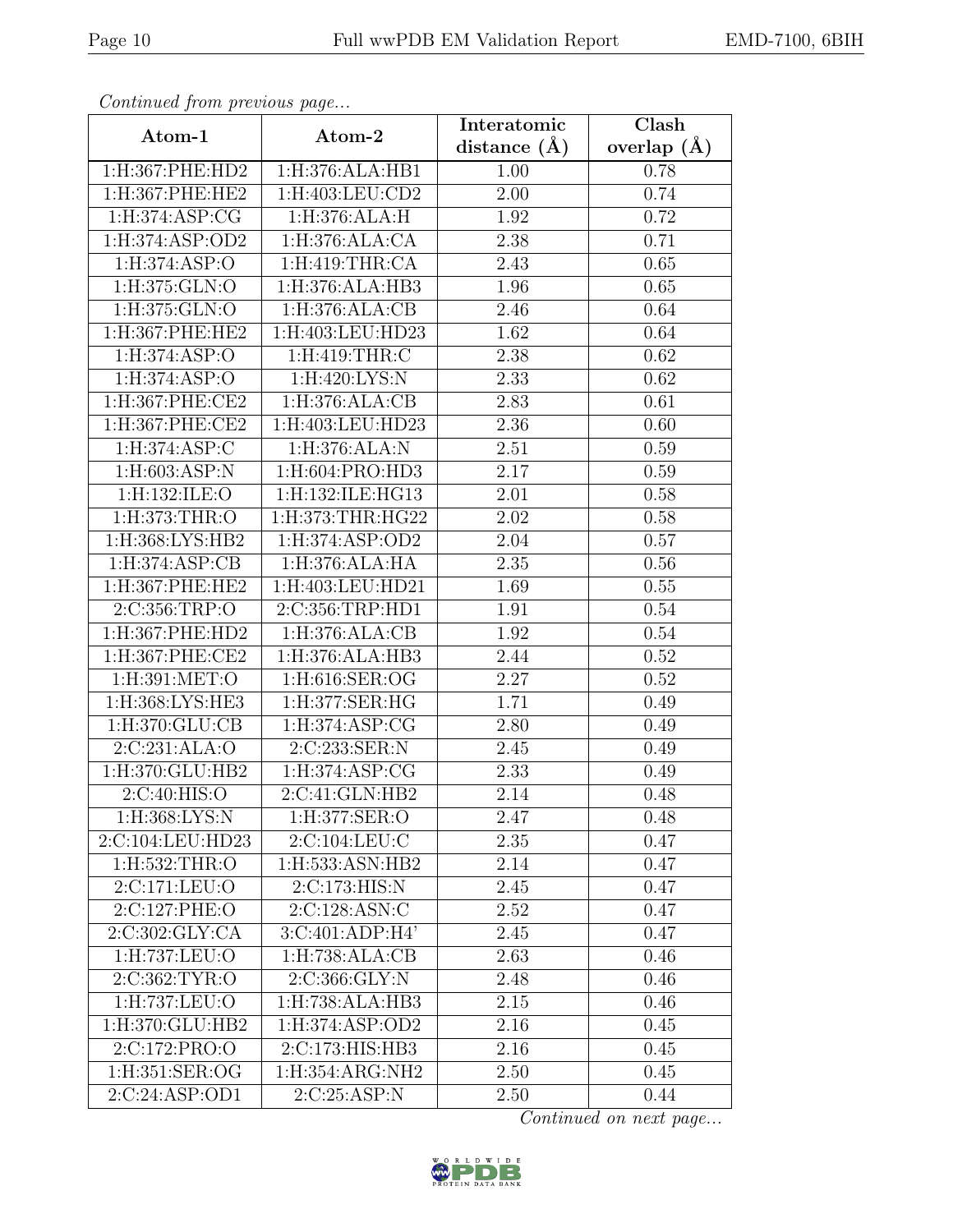| EMD-7100, 6BIH |  |
|----------------|--|
|----------------|--|

| Continuea from previous page |                     | Interatomic      | Clash         |
|------------------------------|---------------------|------------------|---------------|
| Atom-1                       | Atom-2              | distance $(\AA)$ | overlap $(A)$ |
| 1:H:317:SER:O                | 1:H:318:ASN:HB2     | 2.18             | 0.44          |
| 1:H:374:ASP:OD2              | 1:H:376:ALA:C       | 2.55             | 0.43          |
| 1: H: 724: ARG: O            | 1: H: 724: ARG: HG3 | 2.18             | 0.43          |
| 1:H:521:LEU:HD21             | 1: H:586: TYR: CD1  | 2.54             | 0.43          |
| 1:H:280:GLN:OE1              | 1: H:291: TYR:OH    | 2.37             | 0.43          |
| 2:C:242:LEU:O                | 2:C:244:ASP:N       | 2.52             | 0.43          |
| 2:C:257:CYS:HB2              | 2:C:258:PRO:HD3     | 2.00             | 0.43          |
| 1:H:150:PRO:HA               | 1: H:151: PRO:HD3   | 1.87             | 0.43          |
| 1:H:228:ASN:HB2              | 1:H:229:PRO:CD      | 2.49             | 0.43          |
| $1:$ H $:80:$ PRO $:$ HA     | 1: H:81: PRO:HD3    | 1.86             | 0.42          |
| 2:C:151:ILE:HG13             | 2:C:293:LEU:HB3     | 2.00             | 0.42          |
| 2:C:302:GLY:HA3              | 3:C:401:ADP:H4'     | 2.01             | 0.42          |
| $1:$ H:370:GLU:HB3           | 1: H:374: ASP: CG   | 2.40             | 0.42          |
| 1:H:420:LYS:C                | 1:H:420:LYS:HD2     | 2.40             | 0.42          |
| 1:H:581:PHE:CD2              | 1:H:581:PHE:C       | 2.92             | 0.42          |
| 2:C:356:TRP:O                | 2:C:356:TRP:CD1     | 2.73             | 0.42          |
| 2:C:356:TRP:C                | 2:C:356:TRP:CD1     | 2.92             | 0.42          |
| 1:H:602:MET:O                | $1:$ H:603:ASP:CB   | 2.67             | 0.42          |
| 1:H:321:VAL:HB               | 1:H:322:PRO:HD3     | 2.04             | 0.40          |
| 2:C:1:ASP:O                  | 2:C:3:ASP:N         | 2.54             | 0.40          |

Continued from previous page.

There are no symmetry-related clashes.

## 5.3 Torsion angles (i)

#### 5.3.1 Protein backbone (i)

In the following table, the Percentiles column shows the percent Ramachandran outliers of the chain as a percentile score with respect to all PDB entries followed by that with respect to all EM entries.

The Analysed column shows the number of residues for which the backbone conformation was analysed, and the total number of residues.

| Mol | Chain | Analysed         | Favoured     |          | Allowed   Outliers   Percentiles |             |      |
|-----|-------|------------------|--------------|----------|----------------------------------|-------------|------|
|     |       | $721/798$ (90%)  | 658 $(91\%)$ | 146(6%)  | $17(2\%)$                        | $\boxed{6}$ | 33   |
|     |       | $371/377$ (98\%) | 339 (91\%)   | 22 (6\%) | $10(3\%)$                        |             | 5 31 |
| All | All   | 1092/1175(93%)   | $997(91\%)$  | 68 (6%)  | 27(2%)                           | $\boxed{9}$ | 32   |

All (27) Ramachandran outliers are listed below:

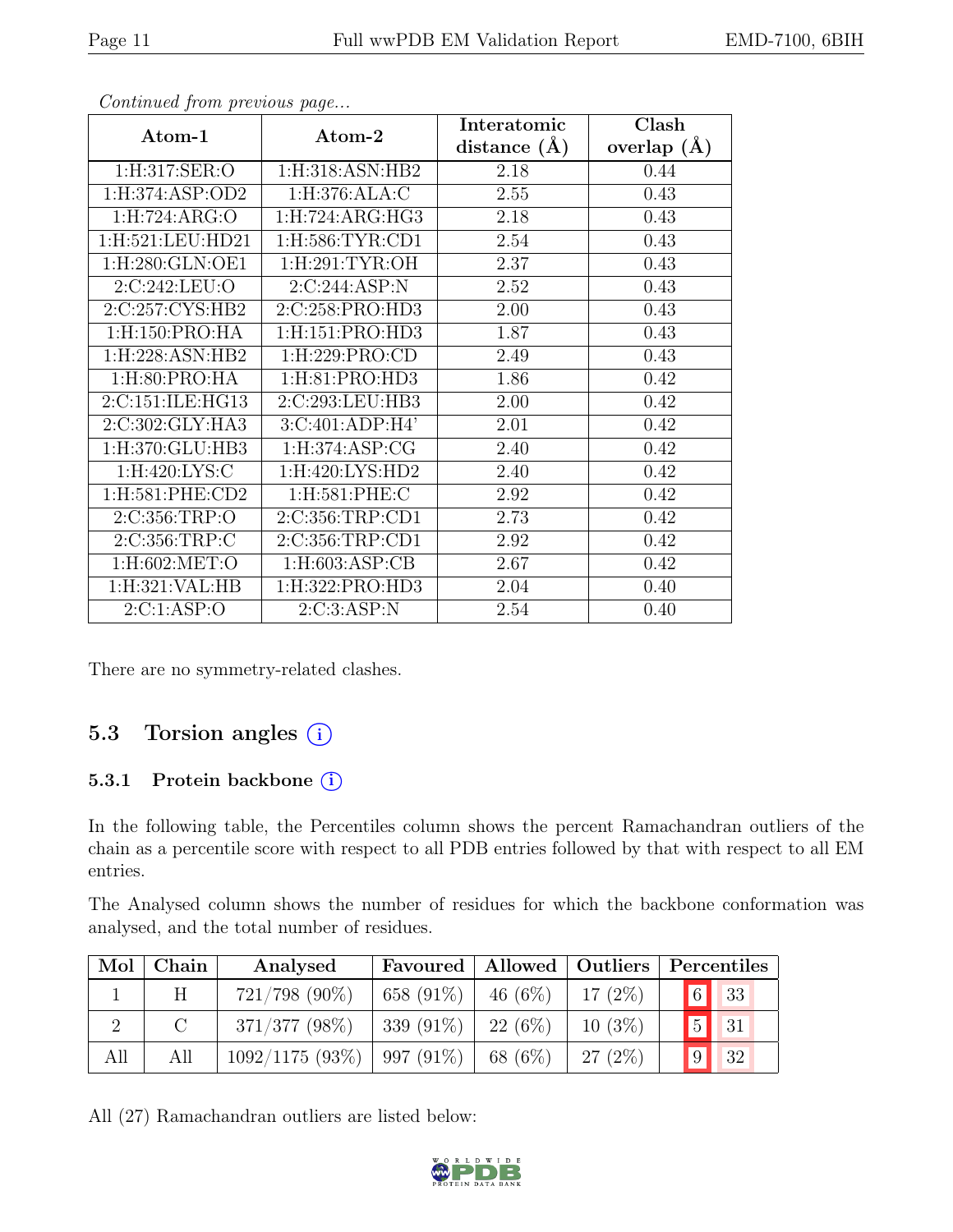| Mol            | $Chain$                                                                                                                                                                                                                     | Res              | Type                      |
|----------------|-----------------------------------------------------------------------------------------------------------------------------------------------------------------------------------------------------------------------------|------------------|---------------------------|
| $\overline{1}$ | $\overline{\rm H}$                                                                                                                                                                                                          | 146              | $\overline{\text{ARG}}$   |
| $\overline{1}$ | $\overline{H}$                                                                                                                                                                                                              | 318              | <b>ASN</b>                |
| $\overline{1}$ | $\boldsymbol{\mathrm{H}}$                                                                                                                                                                                                   | 376              | $\widehat{\text{ALA}}$    |
| $\overline{1}$ | $\overline{H}$                                                                                                                                                                                                              | $\overline{531}$ | $\overline{\text{PRO}}$   |
| $\overline{1}$ | $\overline{H}$                                                                                                                                                                                                              | 738              | <b>ALA</b>                |
| $\overline{2}$ |                                                                                                                                                                                                                             | 128              | $\overline{\mathrm{ASN}}$ |
| $\frac{2}{2}$  | $\overline{\text{C}}$ $\overline{\text{C}}$ $\overline{\text{C}}$ $\overline{\text{C}}$ $\overline{\text{C}}$ $\overline{\text{C}}$ $\overline{\text{C}}$ $\overline{\text{C}}$ $\overline{\text{C}}$ $\overline{\text{H}}$ | 173              | <b>HIS</b>                |
|                |                                                                                                                                                                                                                             | 232              | <b>SER</b>                |
| $\overline{2}$ |                                                                                                                                                                                                                             | $\overline{2}$   | $\overline{{\rm GLU}}$    |
| $\overline{2}$ |                                                                                                                                                                                                                             | $\overline{6}$   | THR                       |
| $\overline{2}$ |                                                                                                                                                                                                                             | 137              | $\overline{\text{GLN}}$   |
| $\overline{2}$ |                                                                                                                                                                                                                             | 234              | <b>SER</b>                |
| $\frac{2}{1}$  |                                                                                                                                                                                                                             | 244              | ASP                       |
|                |                                                                                                                                                                                                                             | 415              | $\overline{\text{GLN}}$   |
| $\overline{1}$ | $\overline{H}$                                                                                                                                                                                                              | 453              | <b>THR</b>                |
| $\overline{1}$ | $\overline{H}$                                                                                                                                                                                                              | 657              | ARG                       |
| $\mathbf{1}$   | $\overline{H}$                                                                                                                                                                                                              | 724              | $\overline{\text{ARG}}$   |
| $\overline{2}$ | $\overline{\rm C}$                                                                                                                                                                                                          | 100              | $\overline{\text{GLU}}$   |
| $\overline{1}$ | $\overline{\rm H}$                                                                                                                                                                                                          | 603              | <b>ASP</b>                |
| $\overline{1}$ | $\overline{\rm H}$                                                                                                                                                                                                          | 574              | $\overline{\text{GLN}}$   |
| $\mathbf{1}$   | $\overline{H}$                                                                                                                                                                                                              | 457              | $\overline{\text{GLY}}$   |
| $\overline{1}$ | $\overline{\rm H}$                                                                                                                                                                                                          | 604              | PRO                       |
| $\overline{1}$ | $\overline{\rm H}$                                                                                                                                                                                                          | 656              | PHE                       |
| $\overline{1}$ | $\overline{\rm H}$                                                                                                                                                                                                          | 533              | <b>ASN</b>                |
| $\mathbf{1}$   | $\overline{\rm H}$                                                                                                                                                                                                          | 743              | PRO                       |
| $\overline{2}$ | $\overline{C}$                                                                                                                                                                                                              | 197              | $\overline{\text{GLY}}$   |
| $\overline{1}$ | $\overline{\text{H}}$                                                                                                                                                                                                       | $\overline{132}$ | $\overline{\text{ILE}}$   |

#### 5.3.2 Protein side chains  $(i)$

In the following table, the Percentiles column shows the percent sidechain outliers of the chain as a percentile score with respect to all PDB entries followed by that with respect to all EM entries.

The Analysed column shows the number of residues for which the sidechain conformation was analysed, and the total number of residues.

| Mol | Chain    | Analysed         | Rotameric   Outliers |          | Percentiles |                 |  |
|-----|----------|------------------|----------------------|----------|-------------|-----------------|--|
|     | H        | $641/704(91\%)$  | 638 $(100\%)$        | $3(0\%)$ | 88          | 93              |  |
|     | $\Gamma$ | $318/320(99\%)$  | $317(100\%)$         | $1(0\%)$ | 92          | 94              |  |
| All | All      | $959/1024(94\%)$ | $955(100\%)$         | $4(0\%)$ | $\sqrt{91}$ | $\overline{94}$ |  |

All (4) residues with a non-rotameric sidechain are listed below:

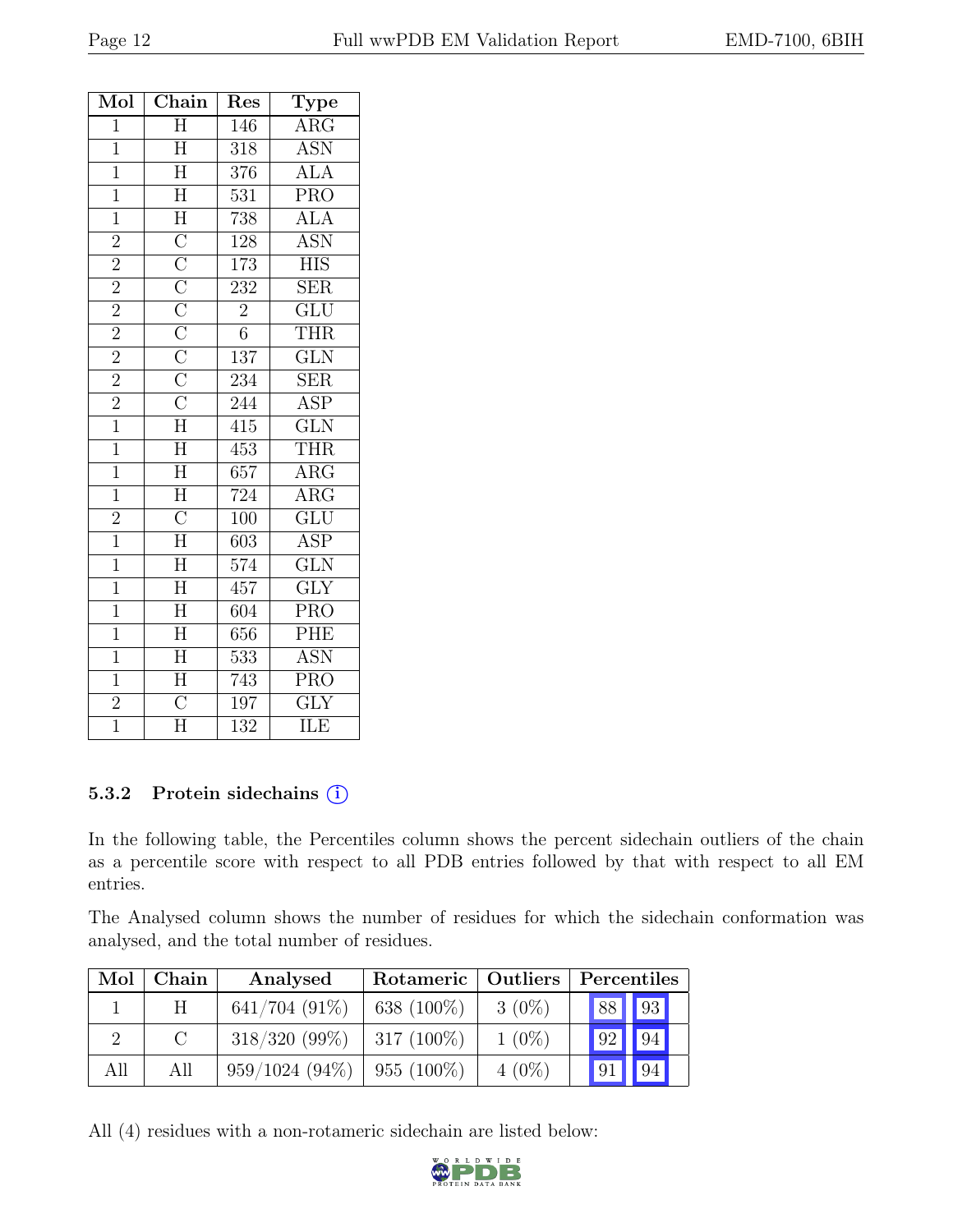| Mol | Chain | Res | <b>Type</b> |
|-----|-------|-----|-------------|
|     |       | 371 | $\rm{ARG}$  |
|     | н     | 373 | THR.        |
|     | H.    | 420 | <b>LYS</b>  |
|     |       | 356 | TRP         |

Sometimes sidechains can be flipped to improve hydrogen bonding and reduce clashes. There are no such sidechains identified.

#### 5.3.3 RNA  $(i)$

There are no RNA molecules in this entry.

#### 5.4 Non-standard residues in protein, DNA, RNA chains (i)

There are no non-standard protein/DNA/RNA residues in this entry.

#### 5.5 Carbohydrates  $(i)$

There are no monosaccharides in this entry.

#### 5.6 Ligand geometry  $(i)$

Of 2 ligands modelled in this entry, 1 is monoatomic - leaving 1 for Mogul analysis.

In the following table, the Counts columns list the number of bonds (or angles) for which Mogul statistics could be retrieved, the number of bonds (or angles) that are observed in the model and the number of bonds (or angles) that are defined in the Chemical Component Dictionary. The Link column lists molecule types, if any, to which the group is linked. The Z score for a bond length (or angle) is the number of standard deviations the observed value is removed from the expected value. A bond length (or angle) with  $|Z| > 2$  is considered an outlier worth inspection. RMSZ is the root-mean-square of all Z scores of the bond lengths (or angles).

| Mol | Chain<br>  Type $\vert$ |  | $^{\circ}$ Res | Link | Bond lengths         |      |                    | Bond angles           |      |          |
|-----|-------------------------|--|----------------|------|----------------------|------|--------------------|-----------------------|------|----------|
|     |                         |  |                |      | $\frac{1}{2}$ Counts | RMSZ | $\perp \#  Z  > 2$ | Counts   RMSZ $\vert$ |      | #Z  > 2  |
|     | ADP                     |  | 401            |      | 24, 29, 29           | 1.19 | $(4\%),$           | 29,45,45              | 1.39 | $(13\%)$ |

In the following table, the Chirals column lists the number of chiral outliers, the number of chiral centers analysed, the number of these observed in the model and the number defined in the Chemical Component Dictionary. Similar counts are reported in the Torsion and Rings columns. '-' means no outliers of that kind were identified.

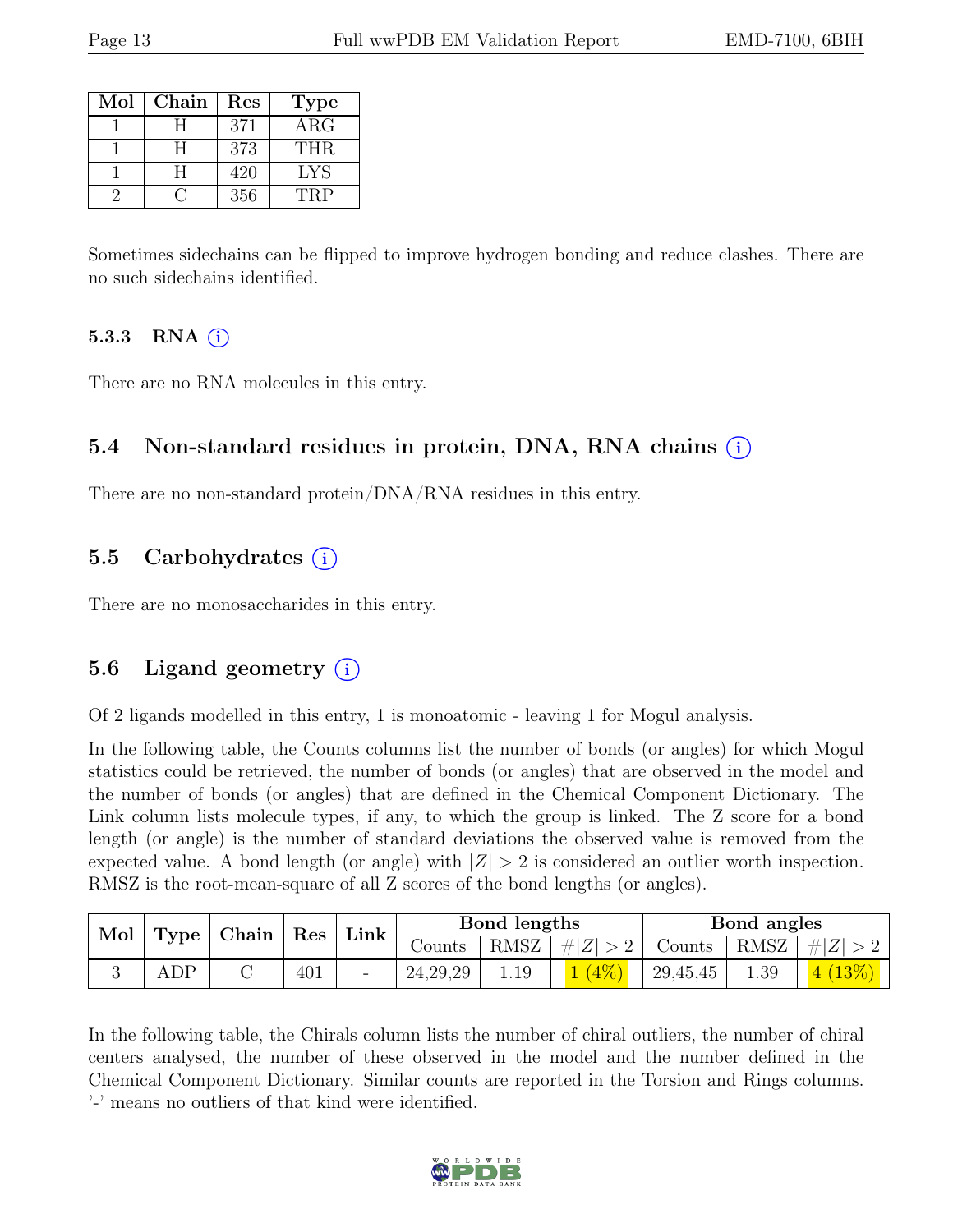|       |     |  | Mol   Type   Chain   Res   Link   Chirals   Torsions   Rings |  |
|-------|-----|--|--------------------------------------------------------------|--|
| l ADP | 401 |  | $\frac{3}{12/32/32}$   0/3/3/3                               |  |

All (1) bond length outliers are listed below:

|  |  |                            | $\vert$ Mol $\vert$ Chain $\vert$ Res $\vert$ Type $\vert$ Atoms $\vert$ Z $\vert$ Observed(A) $\vert$ Ideal(A) $\vert$ |      |
|--|--|----------------------------|-------------------------------------------------------------------------------------------------------------------------|------|
|  |  | $ 401 $ ADP $ C2-N1 $ 2.97 | -- 1.39                                                                                                                 | 1.33 |

All (4) bond angle outliers are listed below:

| Mol | Chain | Res | 'Type | Atoms        |         | Observed $(°)$ | Ideal <sup>(o)</sup> |
|-----|-------|-----|-------|--------------|---------|----------------|----------------------|
|     |       | 401 | A DP. | $C4-C5-N7$   | 3.80    | 113.36         | 109.40               |
|     |       | 401 | A DP  | $C2-N1-C6$   | 2.17    | 122.46         | 118.75               |
|     |       | 401 | A DP. | $N3-C2-N1$   | $-2.10$ | 125.40         | 128.68               |
|     |       | 401 | A DP  | $O3B-PB-O2B$ | 2.08    | 115.58         | 107.64               |

There are no chirality outliers.

All (3) torsion outliers are listed below:

| Mol | Chain | $\operatorname{Res}$ | Type | Atoms              |
|-----|-------|----------------------|------|--------------------|
|     |       | 401                  | A DP | $C3'-C4'-C5'-O5'$  |
|     |       | 401                  | A DP | $O4'$ -C4'-C5'-O5' |
|     |       |                      | ADP  | PA-O3A-PB-O3B      |

There are no ring outliers.

1 monomer is involved in 2 short contacts:

|  |             | Mol   Chain   Res   Type   Clashes   Symm-Clashes |
|--|-------------|---------------------------------------------------|
|  | $401$   ADP |                                                   |

The following is a two-dimensional graphical depiction of Mogul quality analysis of bond lengths, bond angles, torsion angles, and ring geometry for all instances of the Ligand of Interest. In addition, ligands with molecular weight > 250 and outliers as shown on the validation Tables will also be included. For torsion angles, if less then 5% of the Mogul distribution of torsion angles is within 10 degrees of the torsion angle in question, then that torsion angle is considered an outlier. Any bond that is central to one or more torsion angles identified as an outlier by Mogul will be highlighted in the graph. For rings, the root-mean-square deviation (RMSD) between the ring in question and similar rings identified by Mogul is calculated over all ring torsion angles. If the average RMSD is greater than 60 degrees and the minimal RMSD between the ring in question and any Mogul-identified rings is also greater than 60 degrees, then that ring is considered an outlier. The outliers are highlighted in purple. The color gray indicates Mogul did not find sufficient equivalents in the CSD to analyse the geometry.

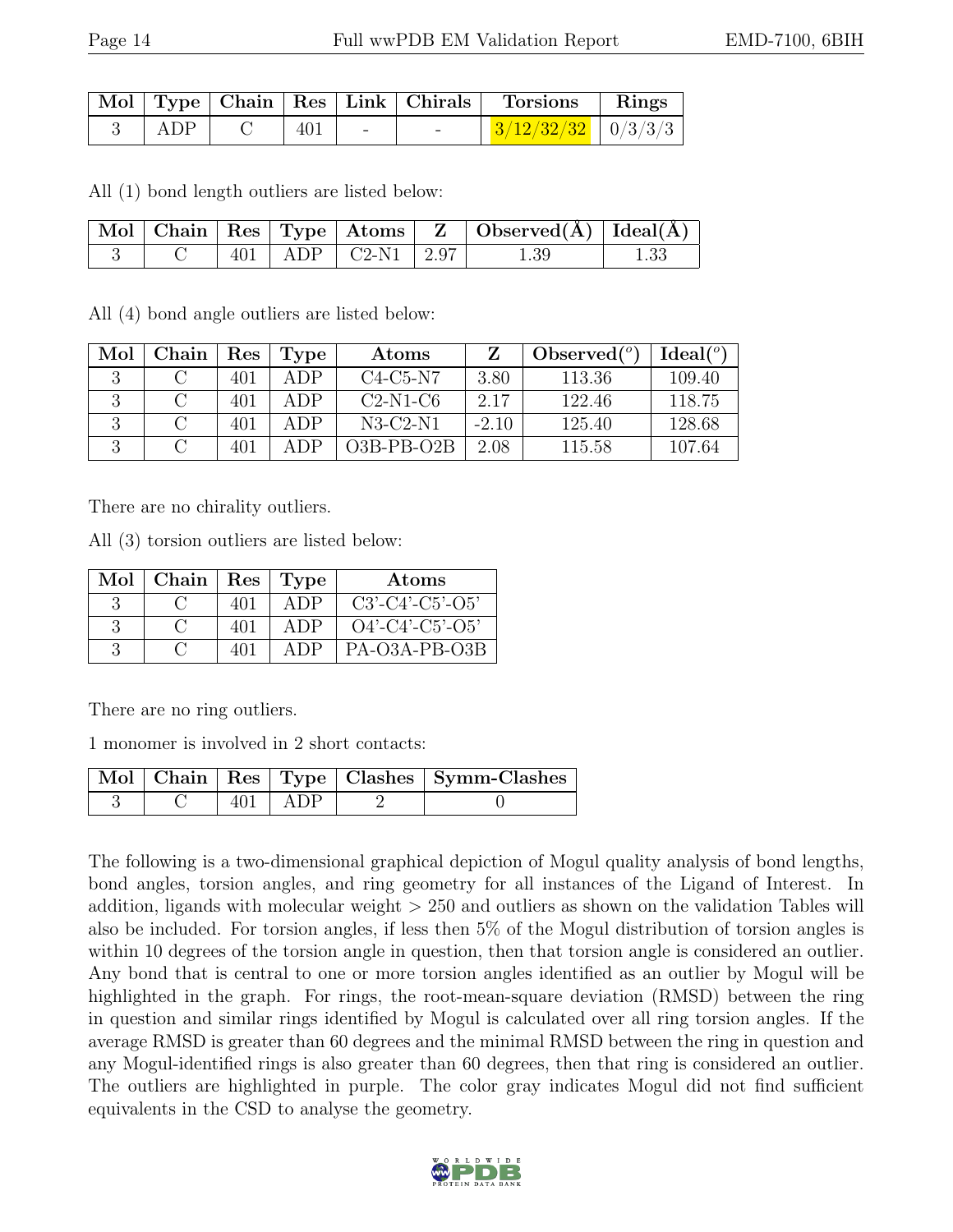

## 5.7 Other polymers (i)

There are no such residues in this entry.

### 5.8 Polymer linkage issues (i)

The following chains have linkage breaks:

|  | Mol   Chain   Number of breaks |
|--|--------------------------------|
|  |                                |
|  |                                |

All chain breaks are listed below:

| Model |                        |         | Chain   Residue-1   Atom-1   Residue-2   Atom-2   Distance (A |
|-------|------------------------|---------|---------------------------------------------------------------|
|       | 72:GLU                 | 73:HIS  | 3.67                                                          |
|       | 536:GLY                | 537:VAL |                                                               |
|       | $528 \cdot \text{TLE}$ | 529:GLU |                                                               |

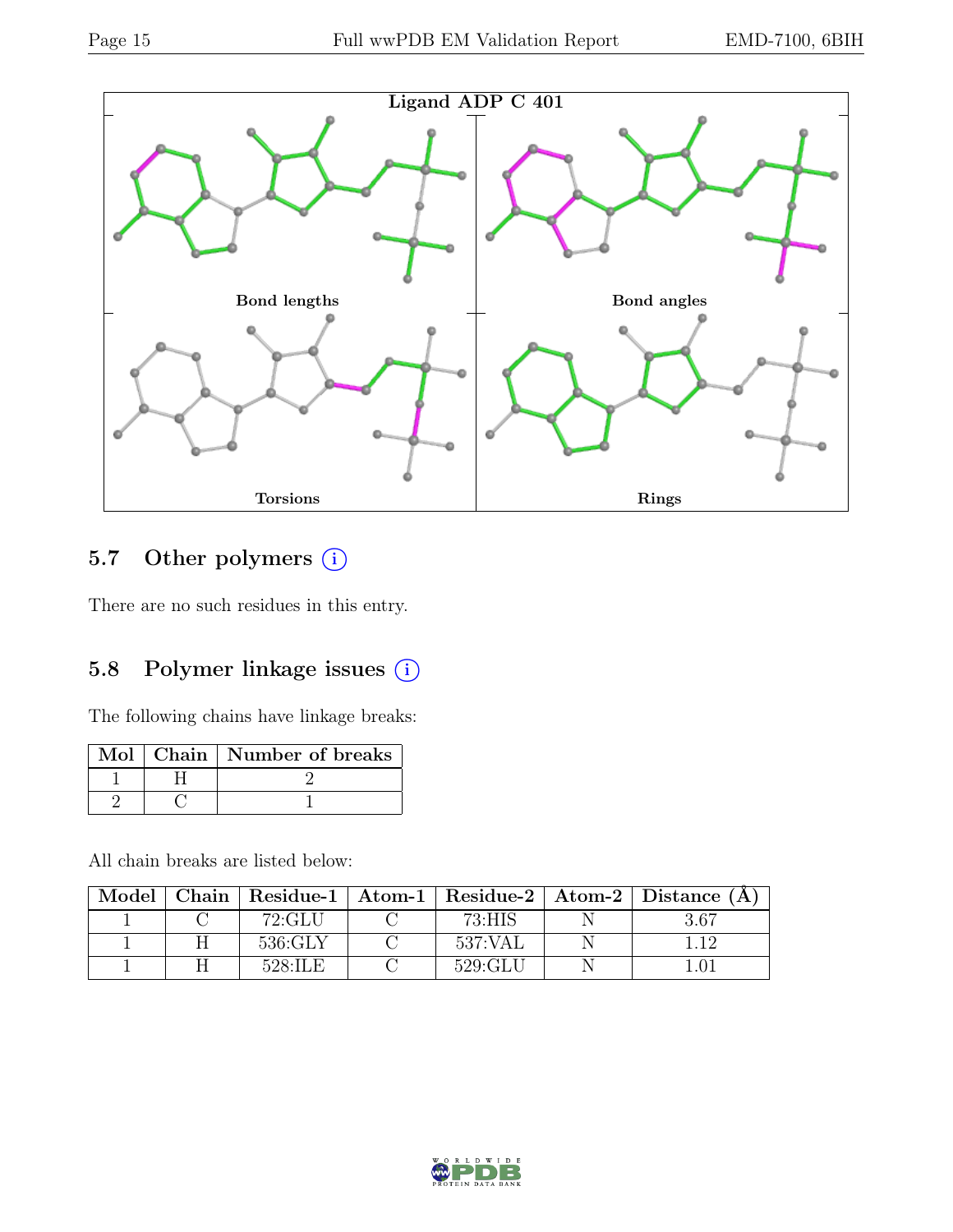## 6 Map visualisation  $(i)$

This section contains visualisations of the EMDB entry EMD-7100. These allow visual inspection of the internal detail of the map and identification of artifacts.

No raw map or half-maps were deposited for this entry and therefore no images, graphs, etc. pertaining to the raw map can be shown.

## 6.1 Orthogonal projections  $(i)$

#### 6.1.1 Primary map



The images above show the map projected in three orthogonal directions.

### 6.2 Central slices  $(i)$

#### 6.2.1 Primary map





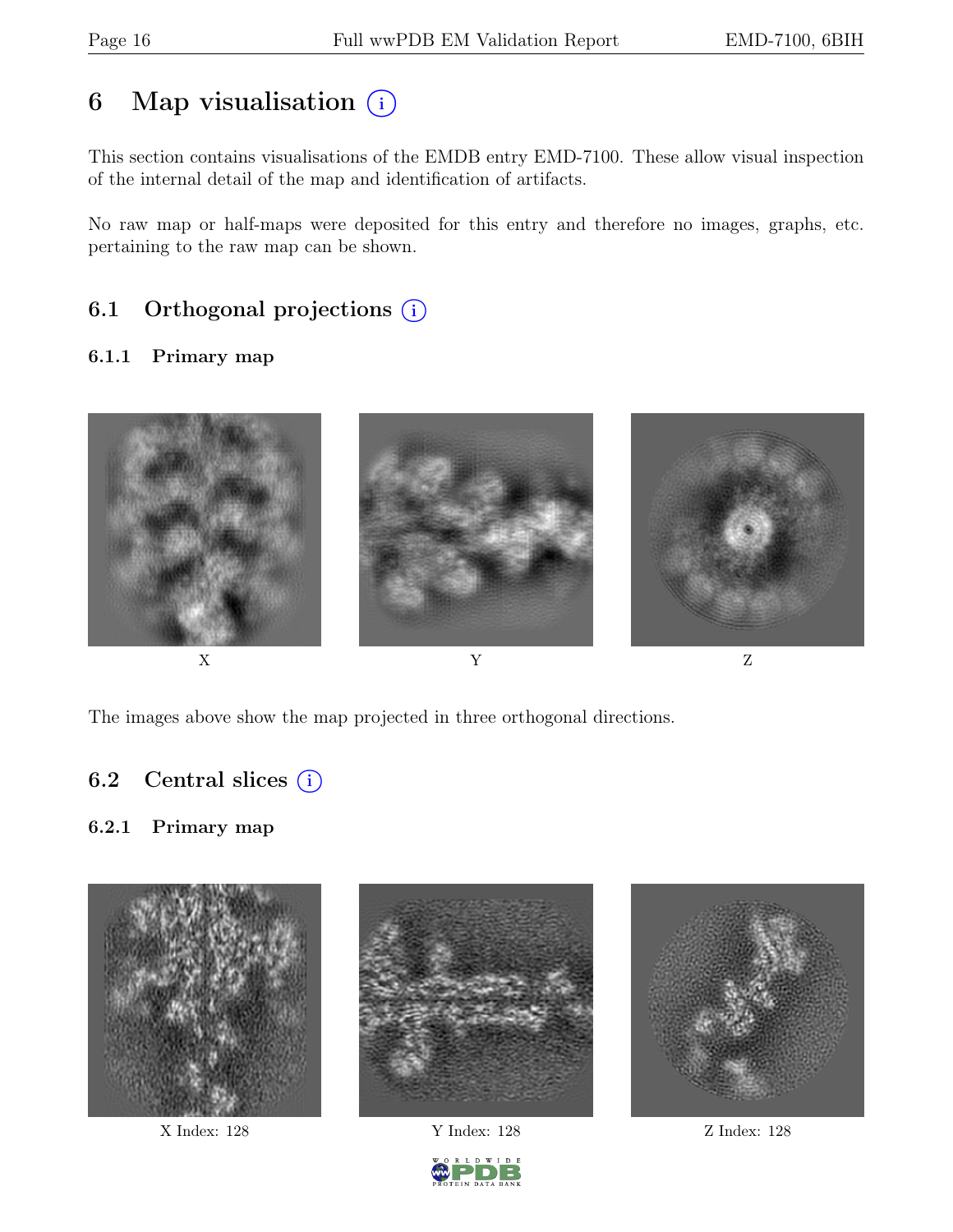The images above show central slices of the map in three orthogonal directions.

### 6.3 Largest variance slices  $(i)$

#### 6.3.1 Primary map



The images above show the largest variance slices of the map in three orthogonal directions.

### 6.4 Orthogonal surface views  $(i)$

#### 6.4.1 Primary map



The images above show the 3D surface view of the map at the recommended contour level 0.016. These images, in conjunction with the slice images, may facilitate assessment of whether an appropriate contour level has been provided.

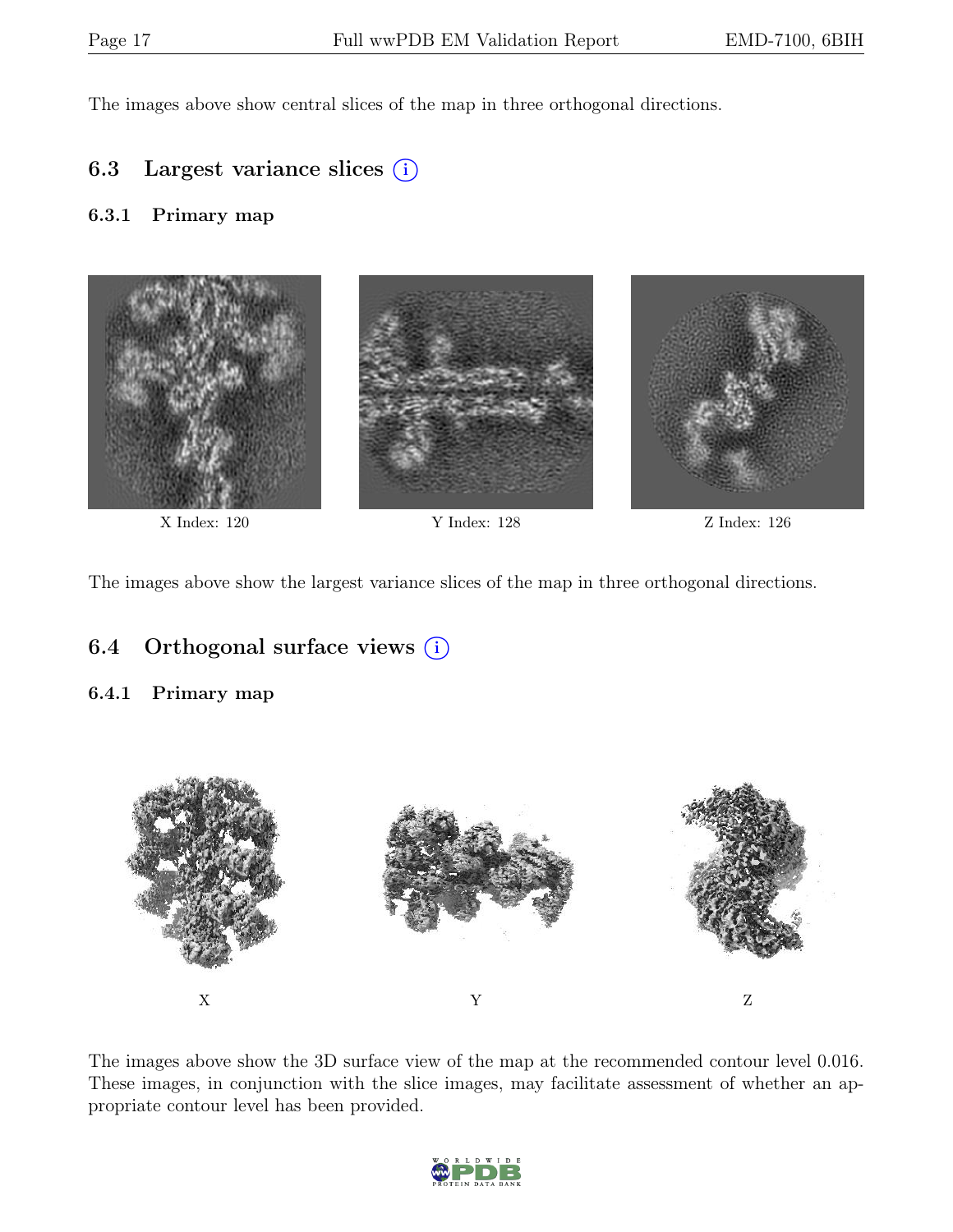## 6.5 Mask visualisation  $(i)$

This section was not generated. No masks/segmentation were deposited.

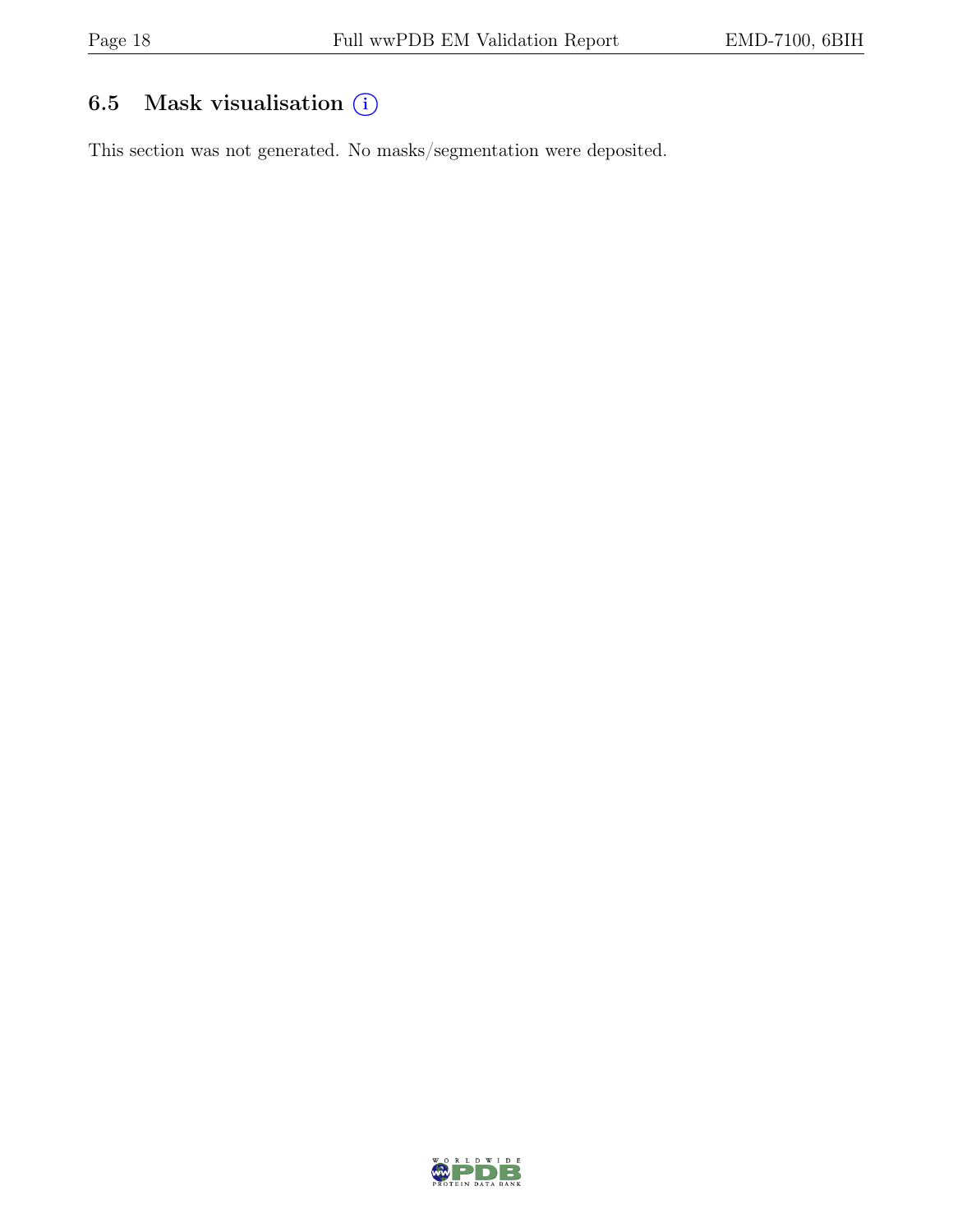## 7 Map analysis (i)

This section contains the results of statistical analysis of the map.

## 7.1 Map-value distribution  $(i)$



The map-value distribution is plotted in 128 intervals along the x-axis. The y-axis is logarithmic. A spike in this graph at zero usually indicates that the volume has been masked.

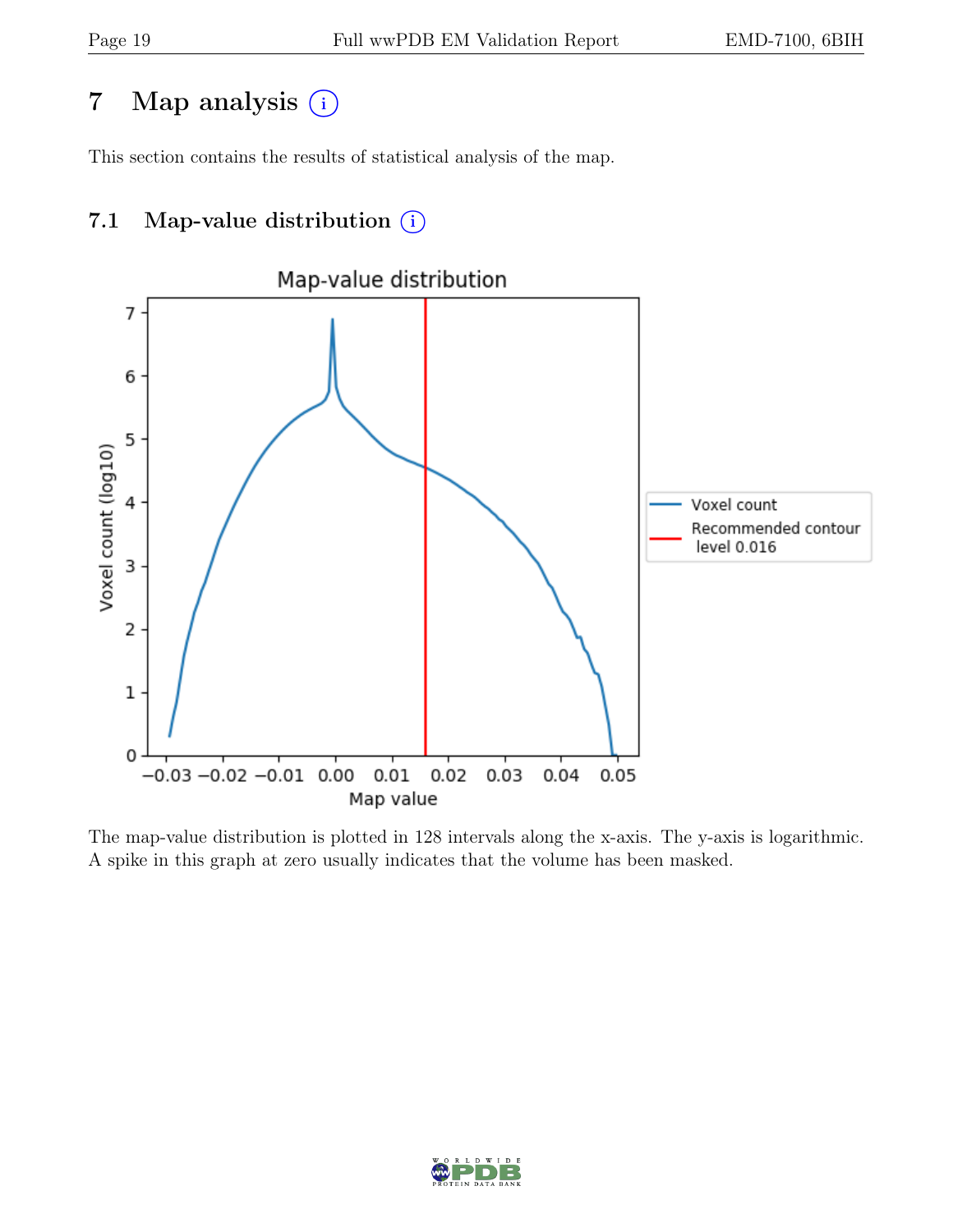### 7.2 Volume estimate  $(i)$



The volume at the recommended contour level is  $407 \text{ nm}^3$ ; this corresponds to an approximate mass of 367 kDa.

The volume estimate graph shows how the enclosed volume varies with the contour level. The recommended contour level is shown as a vertical line and the intersection between the line and the curve gives the volume of the enclosed surface at the given level.

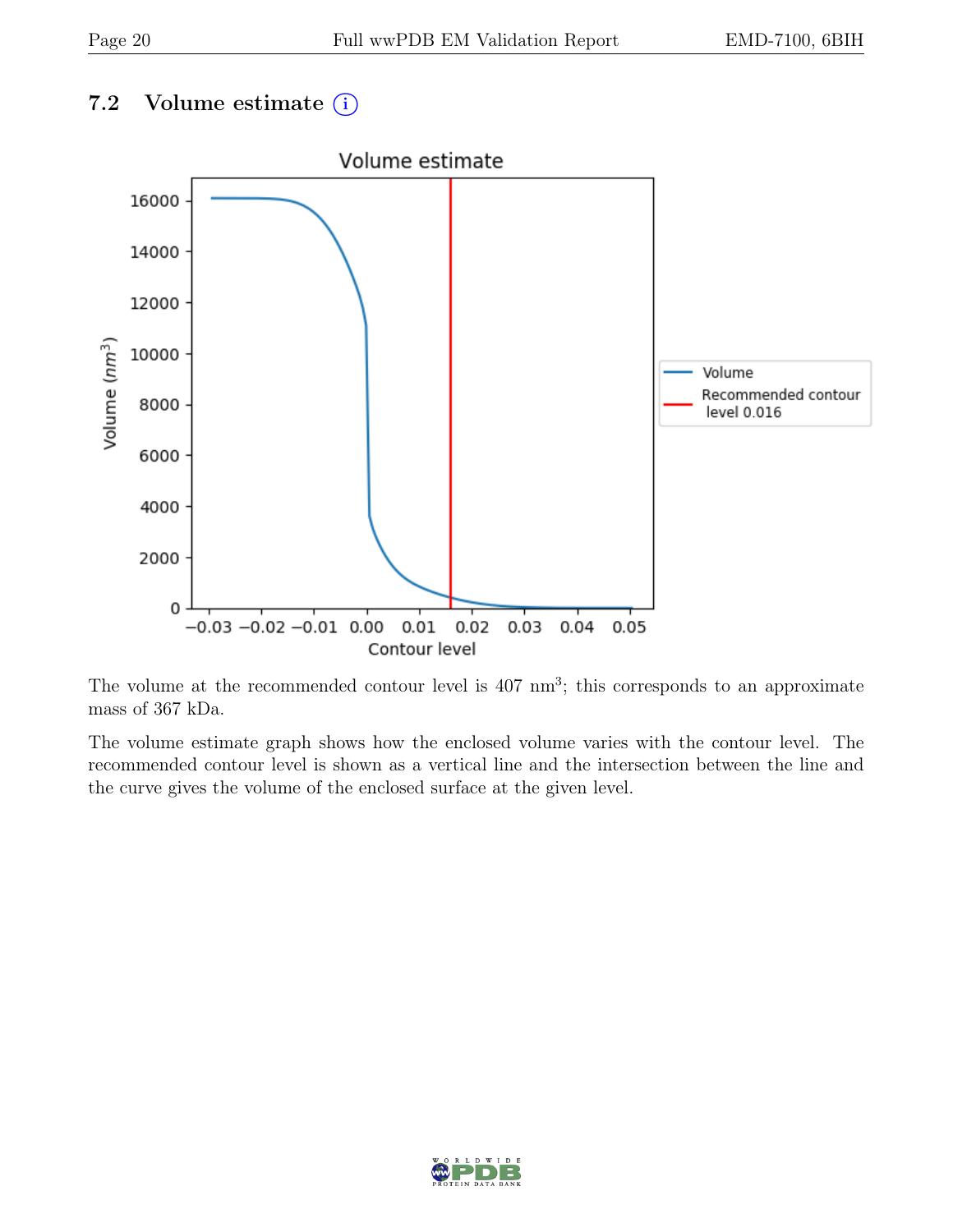## 7.3 Rotationally averaged power spectrum  $(i)$



\*Reported resolution corresponds to spatial frequency of 0.167 Å<sup>-1</sup>

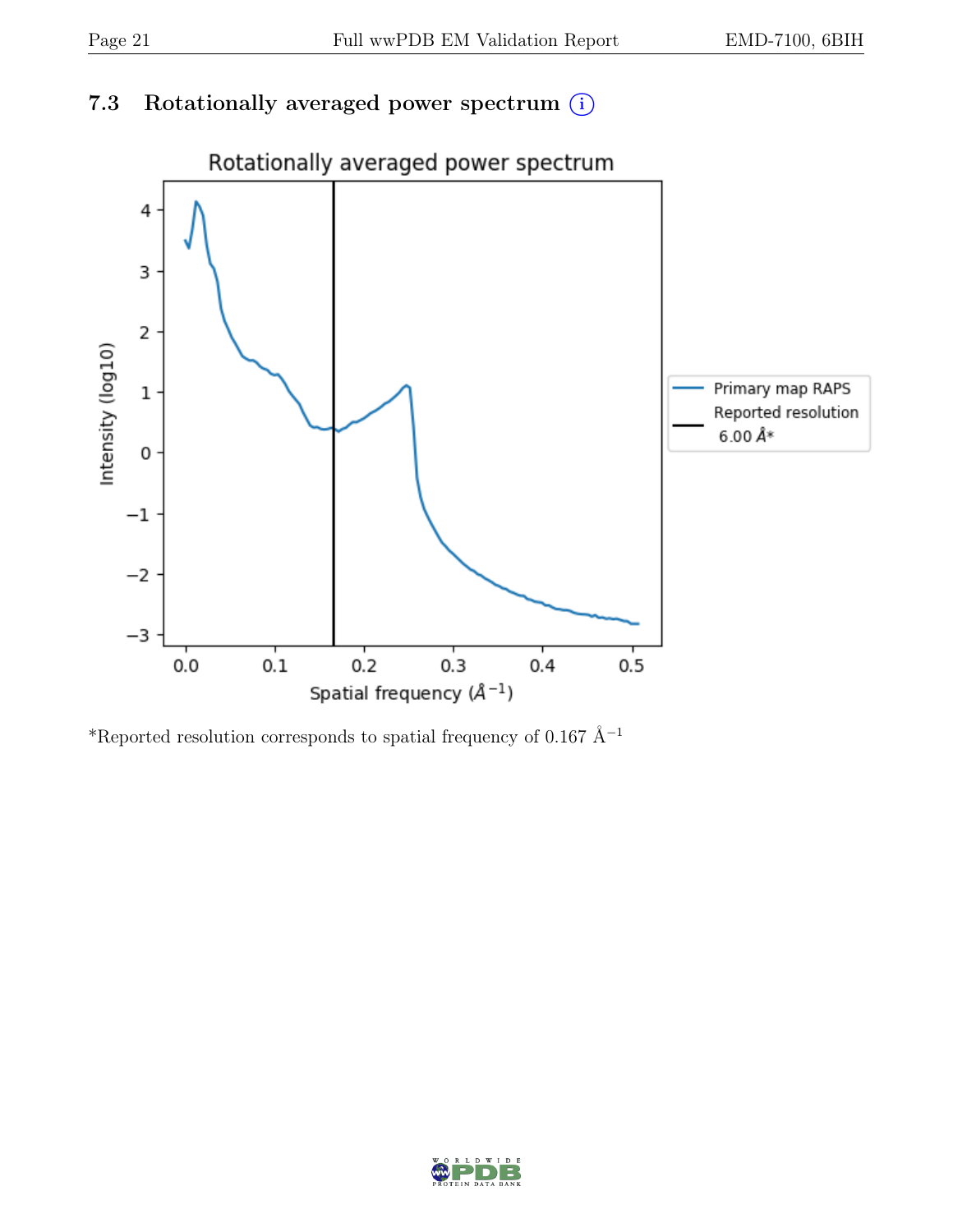## 8 Fourier-Shell correlation (i)

Fourier-Shell Correlation (FSC) is the most commonly used method to estimate the resolution of single-particle and subtomogram-averaged maps. The shape of the curve depends on the imposed symmetry, mask and whether or not the two 3D reconstructions used were processed from a common reference. The reported resolution is shown as a black line. A curve is displayed for the half-bit criterion in addition to lines showing the 0.143 gold standard cut-off and 0.5 cut-off.

8.1 FSC  $(i)$ 



\*Reported resolution corresponds to spatial frequency of 0.167 Å<sup>-1</sup>

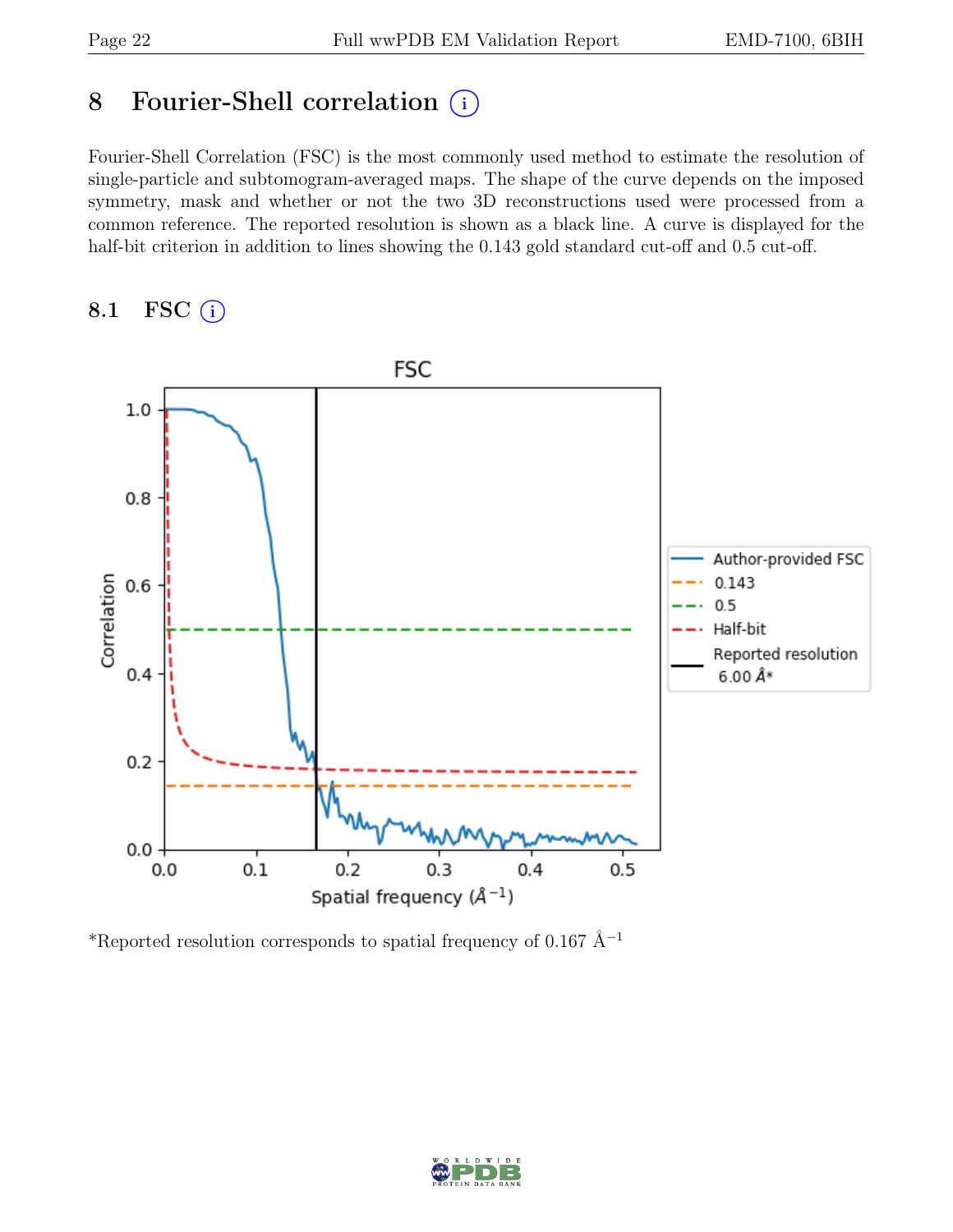## 8.2 Resolution estimates  $\overline{()}$

| Resolution estimate $(\AA)$ |       | Estimation criterion (FSC cut-off) |          |  |  |
|-----------------------------|-------|------------------------------------|----------|--|--|
|                             | 0.143 | 0.5                                | Half-bit |  |  |
| Reported by author          | 6.00  |                                    |          |  |  |
| Author-provided FSC curve   | 6.09  | 8.01                               | ճ 16     |  |  |
| $Calculated*$               |       |                                    |          |  |  |

\*Resolution estimate based on FSC curve calculated by comparison of deposited half-maps.

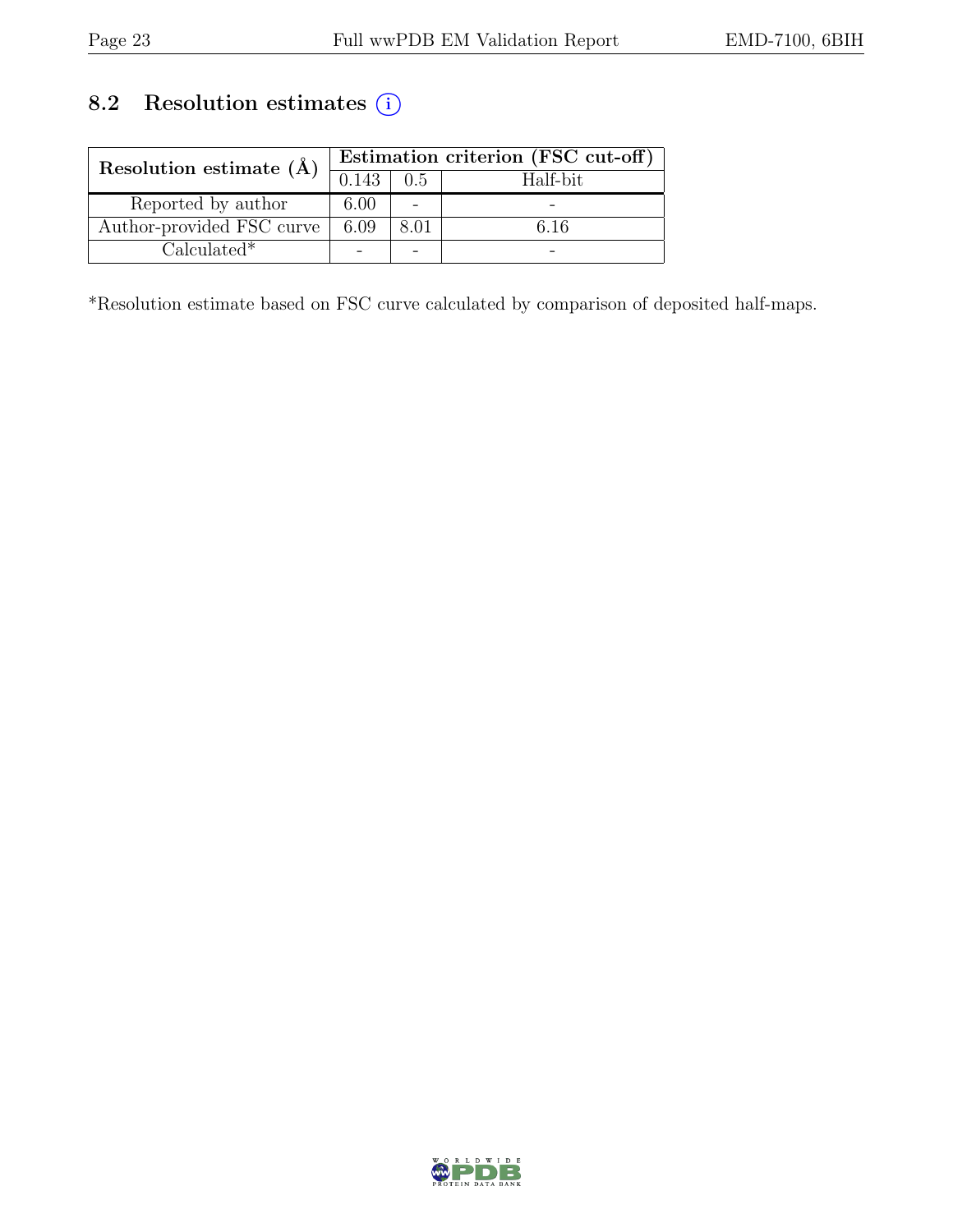## 9 Map-model fit  $(i)$

This section contains information regarding the fit between EMDB map EMD-7100 and PDB model 6BIH. Per-residue inclusion information can be found in section [3](#page-4-0) on page [5.](#page-4-0)

## 9.1 Map-model overlay (i)



The images above show the 3D surface view of the map at the recommended contour level 0.016 at 50% transparency in yellow overlaid with a ribbon representation of the model coloured in blue. These images allow for the visual assessment of the quality of fit between the atomic model and the map.